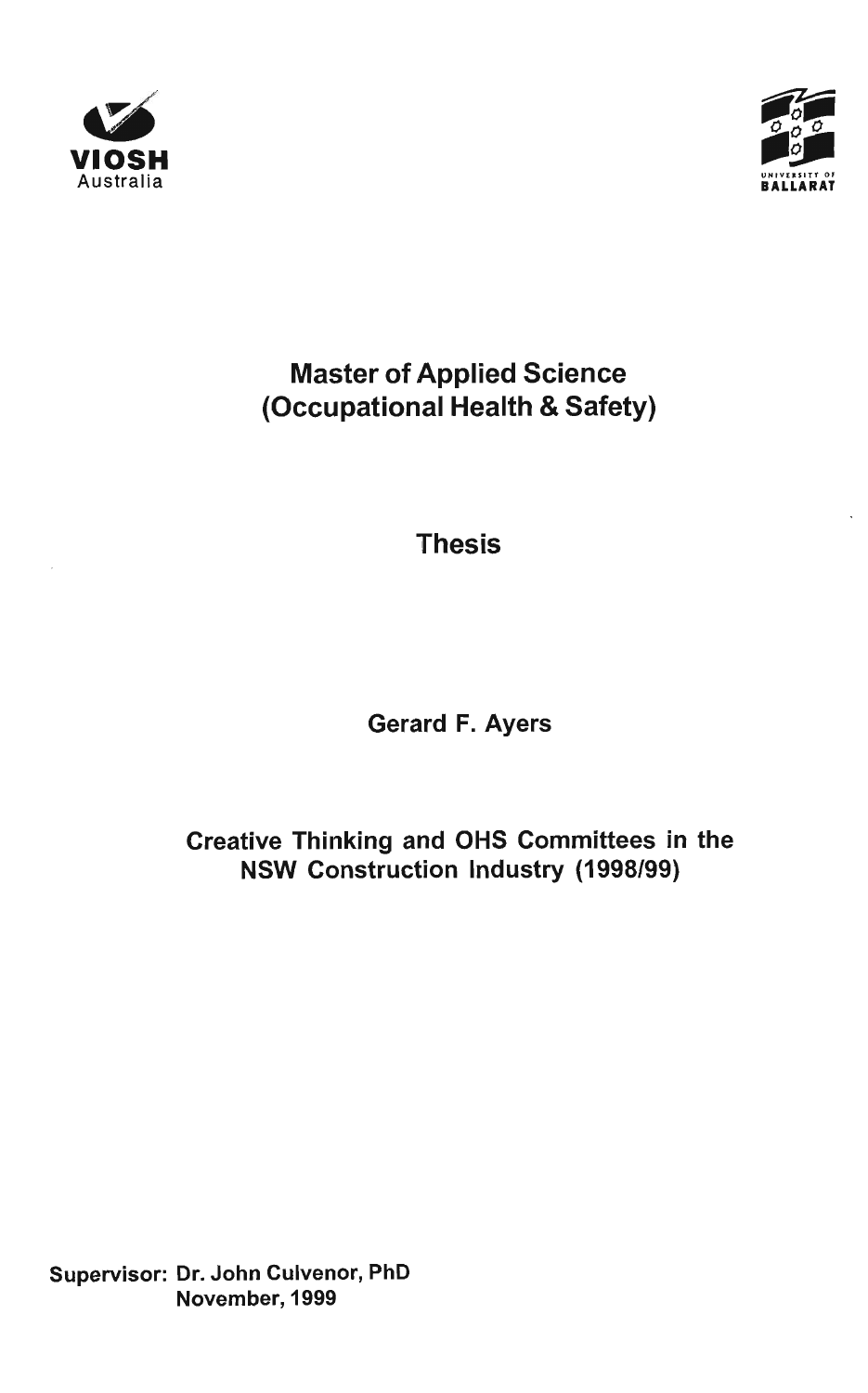# **Creative Thinking and OHS Committees in the NSW Construction Industry (1998/99)**

**Supervisor:** 

Dr. John F. Culvenor PhD.

 $\sim$ 

This report is submitted to complete the requirements for the subject EV840 Thesis of the Master of Applied Science (Occupational Health & Safety).

 $\bar{\star}$ 

G. F. Ayers Student Number: M950155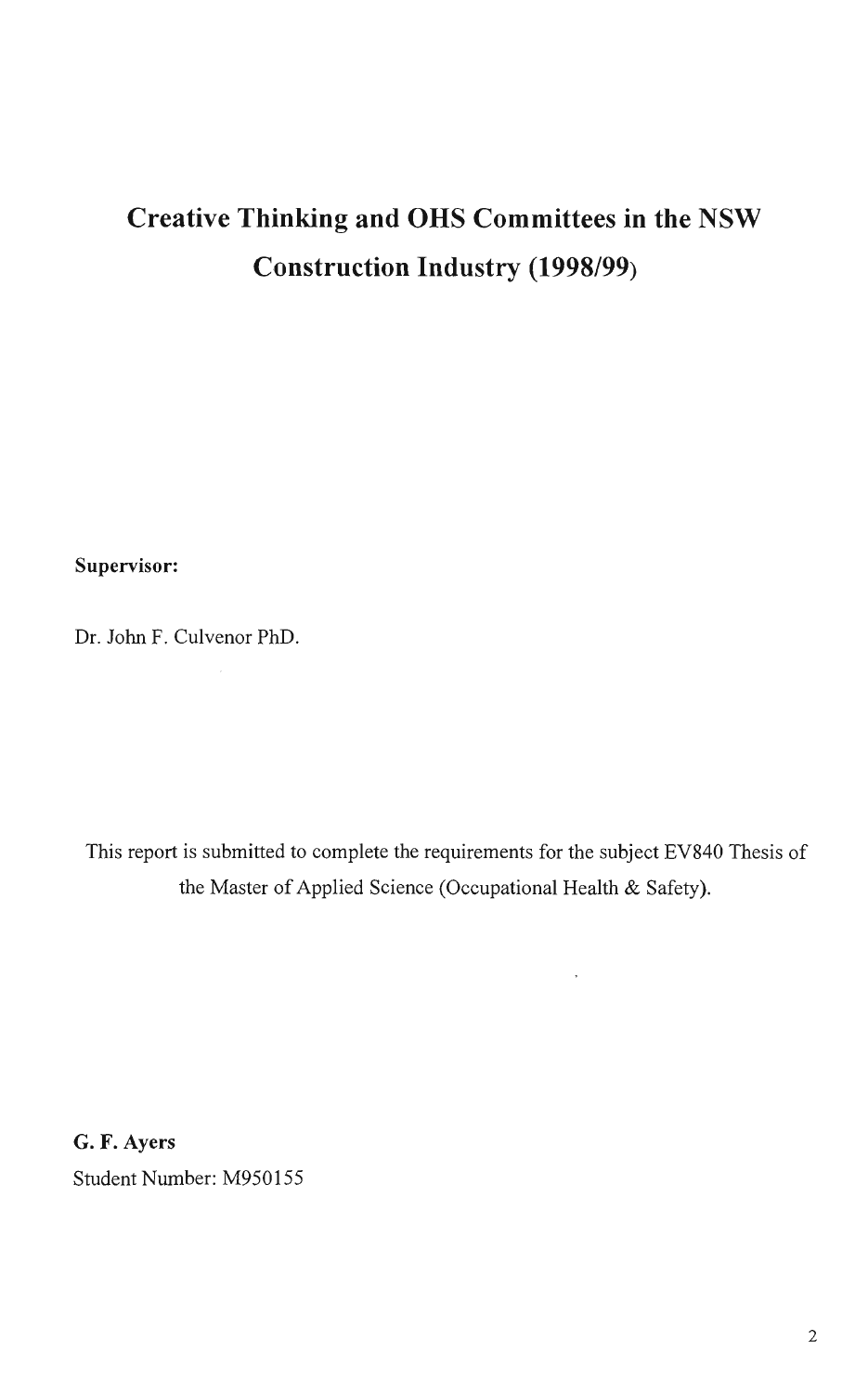#### **Declaration:**

I declare that this submission is my own work and that, to the best of my knowledge and belief, it contains no material previously published (with the exception that a paper about this research has been submitted for consideration to the journal Safety Science) or written by another person nor material which has been accepted for the award of any degree or diploma of the University of Ballarat or other institute of higher learning, except where due acknowledgment is made in the text.

C. Age

G.F.Ayers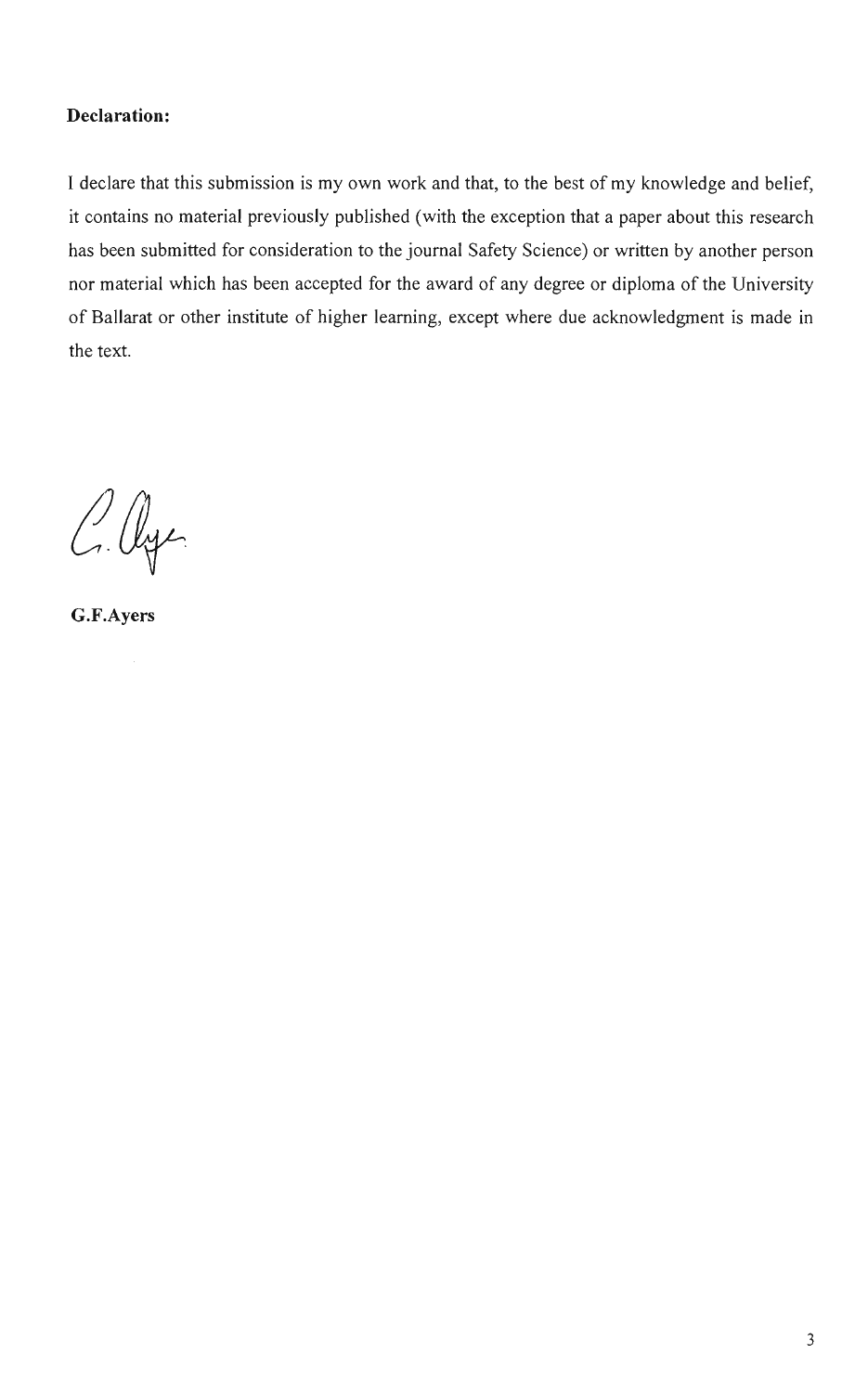#### **Acknowledgements:**

 $\mathcal{L}$ 

The author wishes to gratefully acknowledge the assistance provided by many people during the period of this project. In particular, special thanks is extended to the following people for their support and contributions:

- My supervisor John Culvenor for his friendship, time, commitment, enthusiasm, contributions and advice.
- All members of the four participating OHS committees for their time, commitment, enthusiasm and participation.
- Mr Chris Campion and Mr Dave Higgon for allowing me open and unhindered access to their organisations' OHS committees.
- My employer, the Construction, Forestry, Mining and Energy Union (NSW Construction Division) for their financial assistance, support and use of their facilities during the entire project.
- My fellow Master's students whose company, advice and humour were enjoyed on many occasions.

And lastly, but most importantly:

My partner, Lucinda Owen and our precious little boy Malcolm Francis, for their unending support, understanding and faith in my ability to complete this project. Thank you.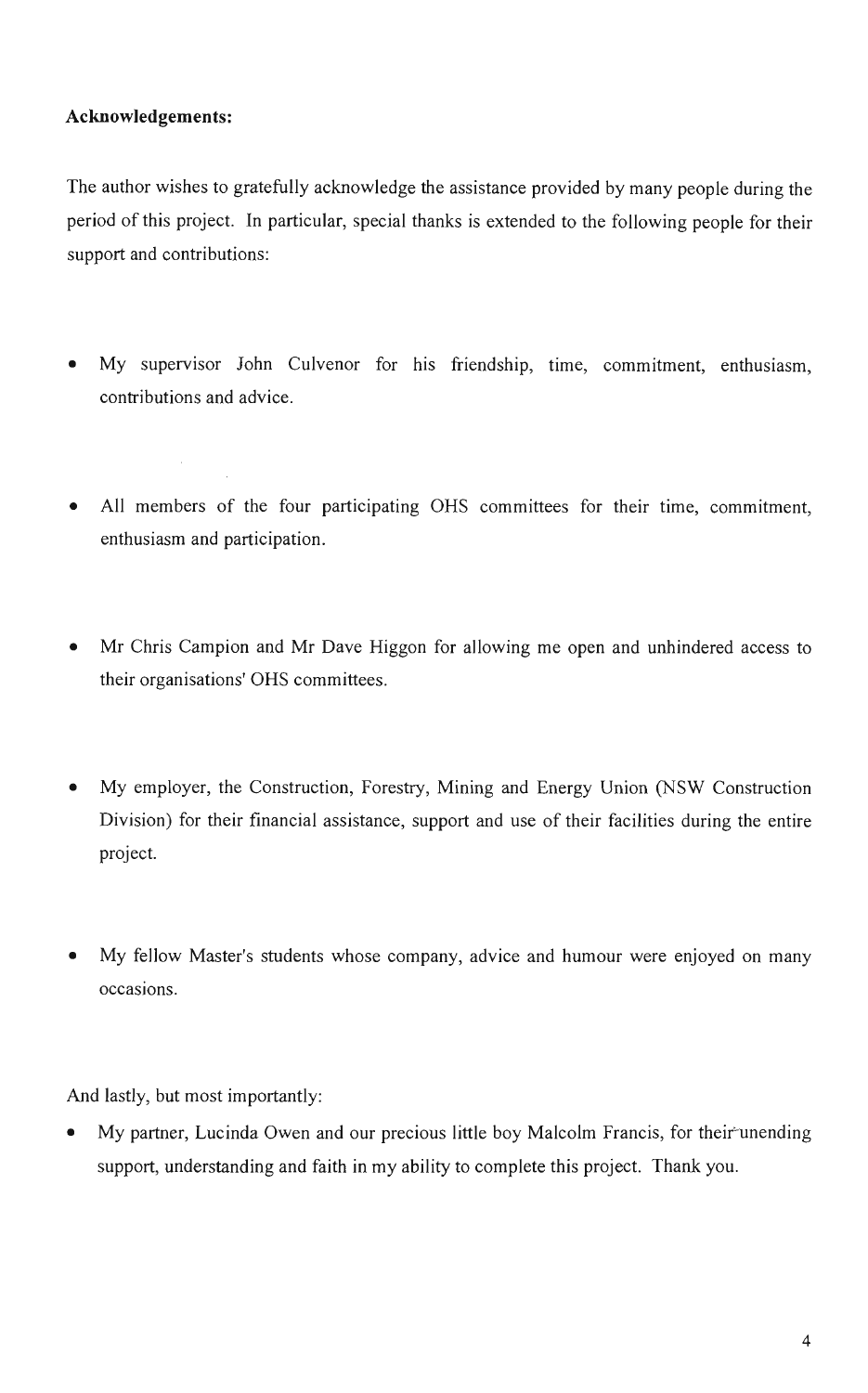#### **Abstract**

Australian occupational health and safety law is based upon two important principles: firstly that workers are able to participate in the management of health and safety at their workplace; and secondly that workplaces engage in flexible problem-solving processes rather than simply following prescriptive rules and regulations.

In the state of New South Wales, worker participation is achieved by the establishment of joint worker / employer occupational health and safety (OHS) committees that are intended to function as consultative problem-solving forums. While much has been written about the benefits of creative thinking for business, the potential benefits that creative thinking approaches hold for OHS committees has not been widely explored. To test the potential effect of creative thinking on OHS committees, members of two OHS committees from two leading construction companies were trained in a combination of creative thinking and risk control concepts. Subjects were tested in their ability to generate solutions and to prioritise solutions about hazard control options. The trained subjects were compared with untrained subjects from two further OHS committees from the same organisations. The results showed that the trained subjects generated more OHS solutions and showed a greater affiliation towards the safe place philosophy as opposed to the untrained subjects.

Keywords: Occupational Health and Safety, Creative Thinking, Six Thinking Hats, OHS Committees, OHS Training, NSW Construction Industry Training, Problem Solving, Self-Regulation, Hierarchy of Control, Risk Control.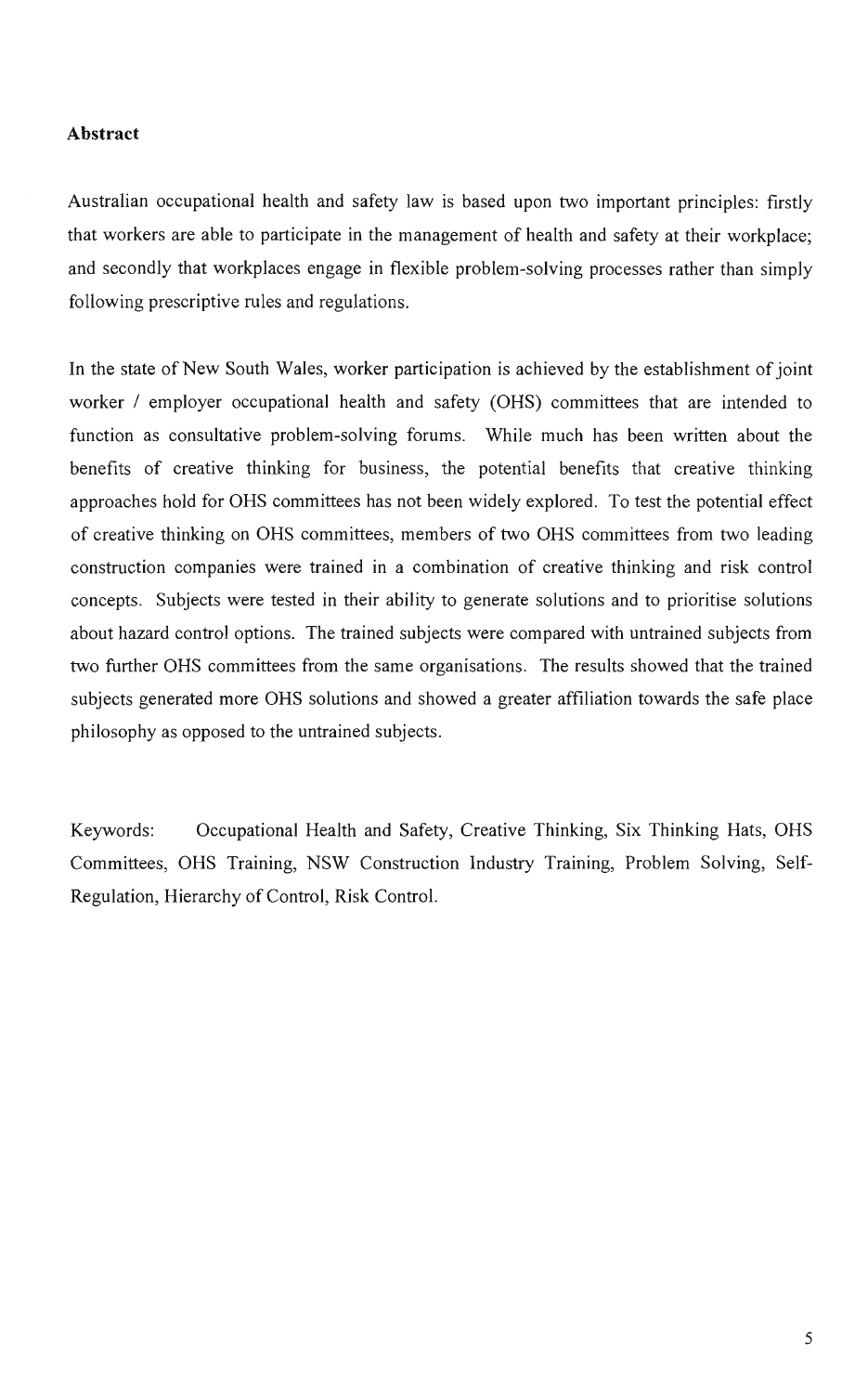### **Table of Contents**

| $\mathbf{1}$   |       |                                                             |    |
|----------------|-------|-------------------------------------------------------------|----|
|                | 1.1   |                                                             |    |
|                | 1.2   |                                                             |    |
|                | 1.3   |                                                             |    |
|                | 1.4   |                                                             |    |
|                | 1.5   |                                                             |    |
|                | 1.6   |                                                             |    |
| $\overline{2}$ |       |                                                             |    |
|                | 2.1   |                                                             |    |
|                | 2.2   | INTERVENTION PROGRAM: COMBINED CREATIVITY & OHS TRAINING 16 |    |
|                | 2.2.1 |                                                             |    |
|                | 2.2.2 |                                                             |    |
|                | 2.3   |                                                             |    |
|                | 2.4   |                                                             |    |
|                | 2.5   |                                                             |    |
|                |       |                                                             | 24 |
|                | 3.1   |                                                             |    |
|                | 3.2   |                                                             |    |
|                | 3.3   |                                                             |    |
|                | 3.4   |                                                             |    |
| 4              |       |                                                             |    |
| 5              |       |                                                             |    |
| 6              |       |                                                             |    |
| 7              |       |                                                             |    |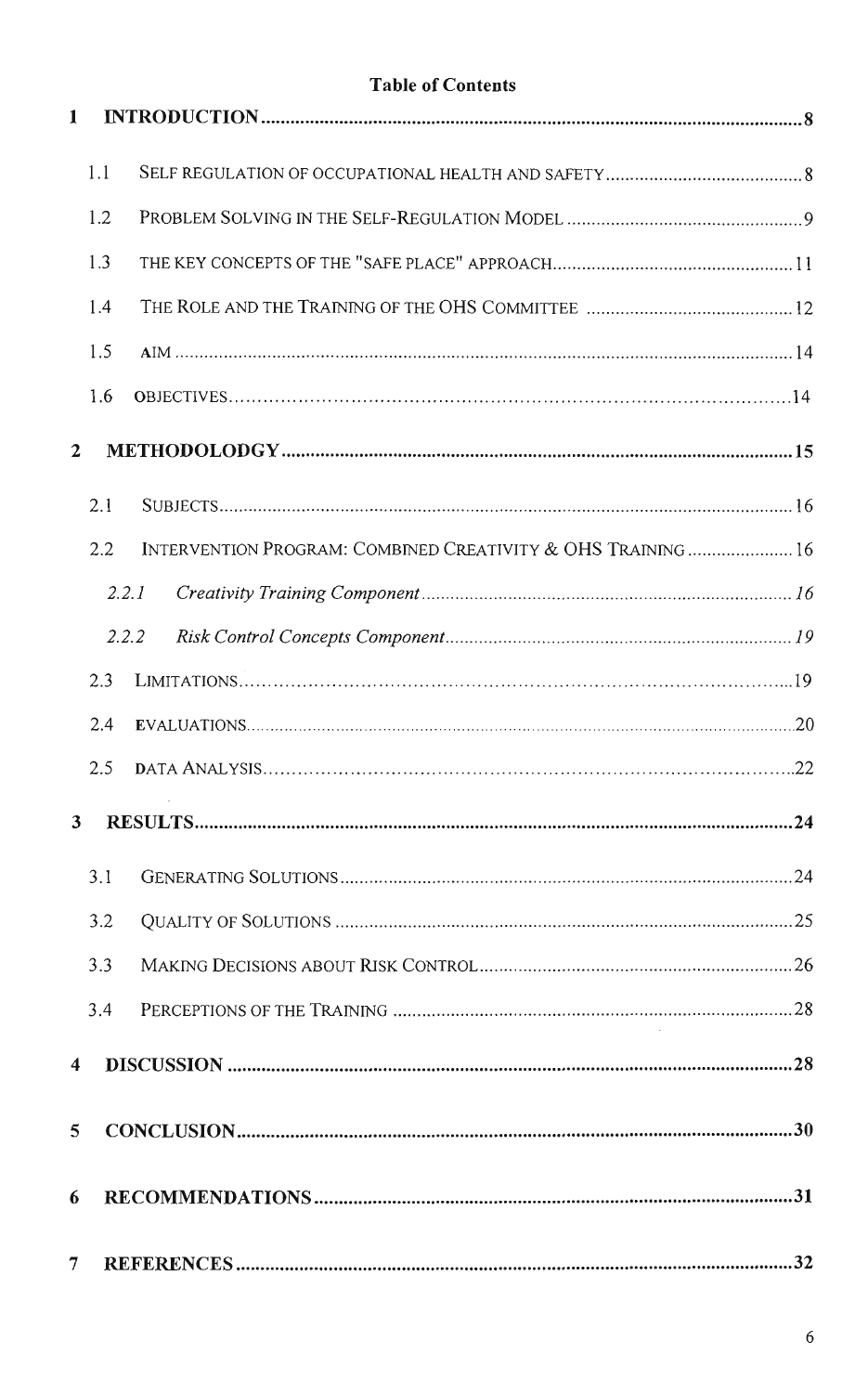### **Figures and Tables**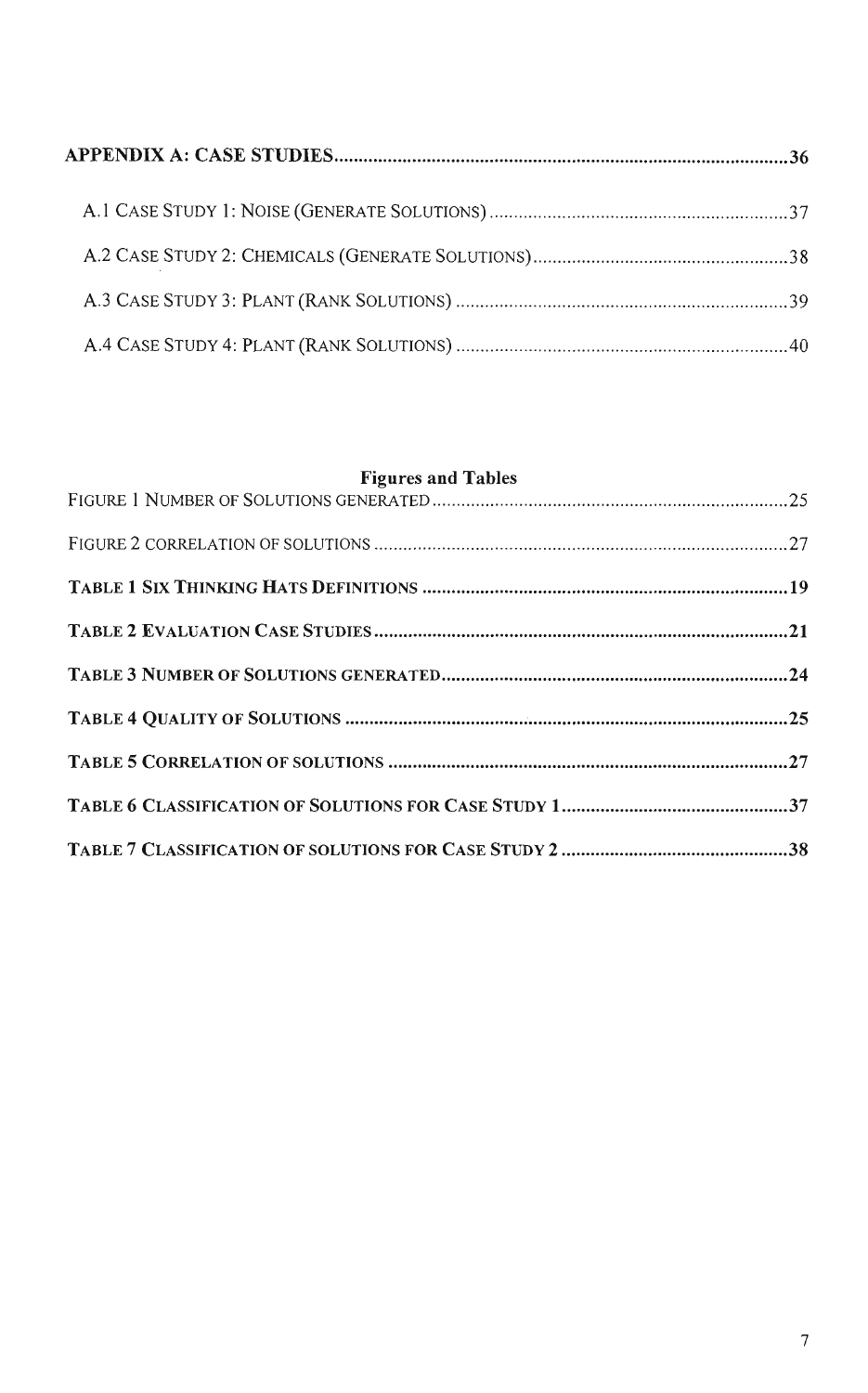#### **1. Introduction**

#### 1.1 Self Regulation of Occupational Health and Safety

Australian workplace safety law follows the model of self-regulation outlined by the Robens investigation in the United Kingdom (Committee on Health and Safety at Work, 1972). It is based upon two important principles derived directly from the Robens model - these are that workers participate in the management of safety (p. 152); and the workplace safety statutes should pivot on a "...clear statement of the basic principles of safety responsibility" (p. 153).

The Occupational Health and Safety Act 1983 (NSW) is an example of an Australian selfregulatory statute. The Act itself goes into little detail regarding specific safety measures, focusing instead on a simple statement of the employer's duty, which is by and large a restatement of the common law duty.

This 'general duty of care' is contained within Section 15 of the Act, and is a mandatory requirement. It states that "Every employer shall ensure the health, safety and welfare at work of all the employer's employees" (Occupational Health and Safety Act 1983 [NSW]).

The Act in NSW (like others in Australian occupational health and safety [OHS] law) is centrally a self-regulatory model that centres on this "general duty" statement. Nevertheless, the regulation system in NSW is not entirely self-regulatory. The achievement of attaining the right levels of safety at the workplace relies on a combination of three different types of standards:

- 1. Prescriptive standards. Prescriptive standards define a solution for a given problem. For example, "Handrails shall be fixed at a height of 1m above the working platforms...and ...supported at points not further apart than 2.4 m" [Construction Safety Regulations 1950, Reg. 154(a)].
- 2. Performance standards. Performance standards define an end-point to be achieved without specifying the means of achieving that end point. For example, "... a place of work is unsafe and a risk to health if any person is exposed there to noise levels (a) that exceed an 8-hour noise level equivalent on 85 dB(A)...") [Noise Regulation 1996, Clause 5].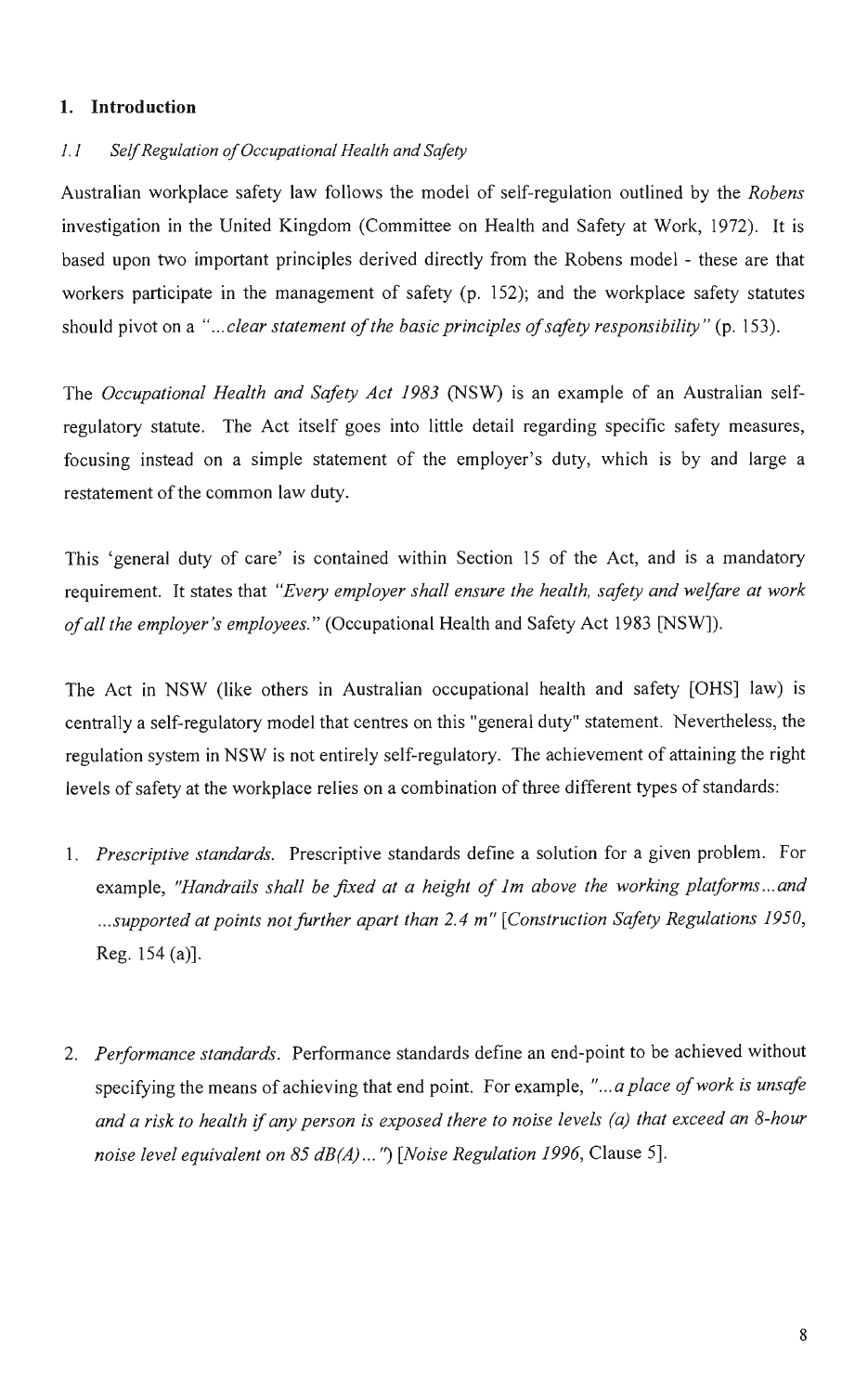3. Process standards. Process standards specify, usually, a problem-solving model. The most typical problem solving processes are the risk management process and the hierarchy of risk controls discussed as follows.

#### 1.2 Problem Solving in the Self-Regulation Model

The move from prescriptive requirements to the problem-solving requirement was in part because prescriptive requirements could never be totally comprehensive and could not adapt to change. Prescriptive requirements were seen by the Robens committee as "...outdated, overcomplex and inadequate" (Committee on Health and Safety at Work, 1972, p. 151). This view prevails today in Australia, with the Industry Commission noting that: "Requirements that prescribe particular processes impose high compliance costs, stifle innovation, prevent the evolution of best practice and contradict the notion of continuous improvement" (1995, vol. 2, p. 357).

While the regulations and codes of practice under the Act provide some detail in hazard specific areas, in general they consist of a problem solving process rather than a list of specific solutions for given problems (the draft Occupational Health and Safety Regulation 2000 also follows this model). The problem solving process on the first level is that of risk management, which relies on the following principles:

- 1. Hazard identification
- 2. Risk assessment; and
- 3. Risk Control.

The second level of problem solving is known as the hierarchy of risk control and is mandated within the risk control stage. The following is an example taken from the recently published Code of Practice: Formwork (WorkCover NSW, 1998, pp. 15-16). It is stated that "The control measures at level 1 give the best results and should be adopted. The measures at the lower levels are less effective and they require more frequent reviews... ".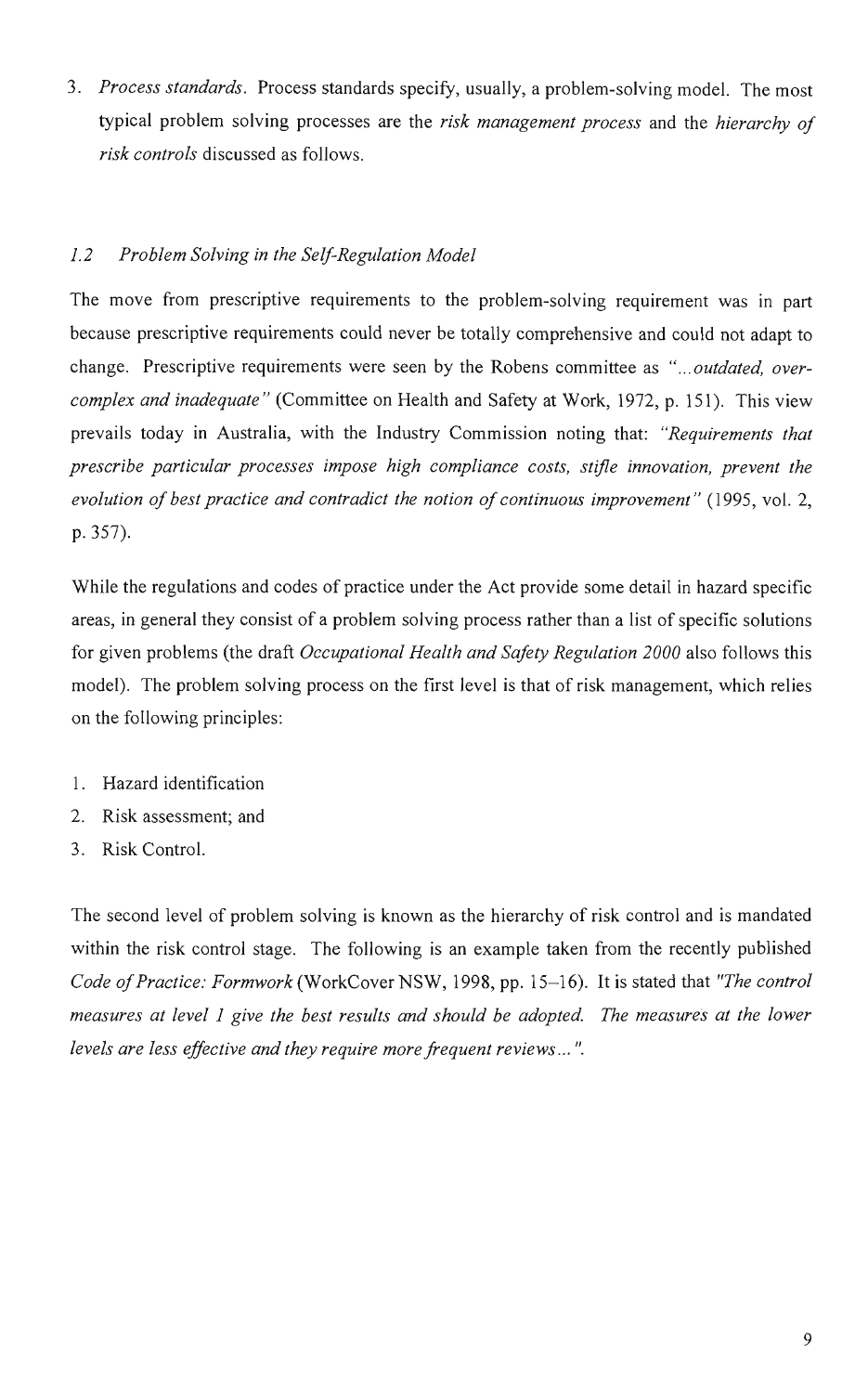### **Example of Hierarchy of Control (Code of Practice: Formwork (WorkCover NSW , 1998, pp. 15-16)**

### **Eliminate the hazard (for example, discontinue the activity or not use the plant). Minimise the risk, by:**

- substituting the system of work or plant (with something safer).
- modifying the system of work or plant (to make it safer).
- isolating the hazard (e.g. introduce restricted work area).
- introducing engineering control (e.g. guarding, fencing, safety screens, intermediate-working decks).

#### **Other controls:**

- adopting administrative controls and safe work practices (e.g. specific training and work instructions).
- using personal protective equipment (e.g. safety lines, eye protection, safety helmets).

The success of the self-regulation model to overcome the problems of prescriptive standards would seem to be predicated on the ability of organisations to be innovative. The selfregulation model requires that employers apply the principles of the hierarchy of controls. To apply the hierarchy, controls that address the hazard source through elimination or substitution must be sought. It is not required that these controls be implemented if they are impracticable, but simply that these controls be sought and explored in the first instance. Culvenor and Else (1997, pp. 190-191) argued that creative thinking was implicit in this process. Their argument was based on the strong parallel between the principles of creative or divergent thinking and the need in safety to "think outside the square".

Taking the hierarchy cited above in the *Code of Practice: Formwork* as an example, the priority is to eliminate the hazards (for example, discontinue the activity or not use the plant). Eliminating hazards is a difficult task, because most of the "hazards" do some worthwhile job, and discontinuing the activity or not using the plant will often seem to be at odds with actually continuing to do whatever work is involved (Culvenor, 1997 b). However this is no excuse to simply ignore the approach.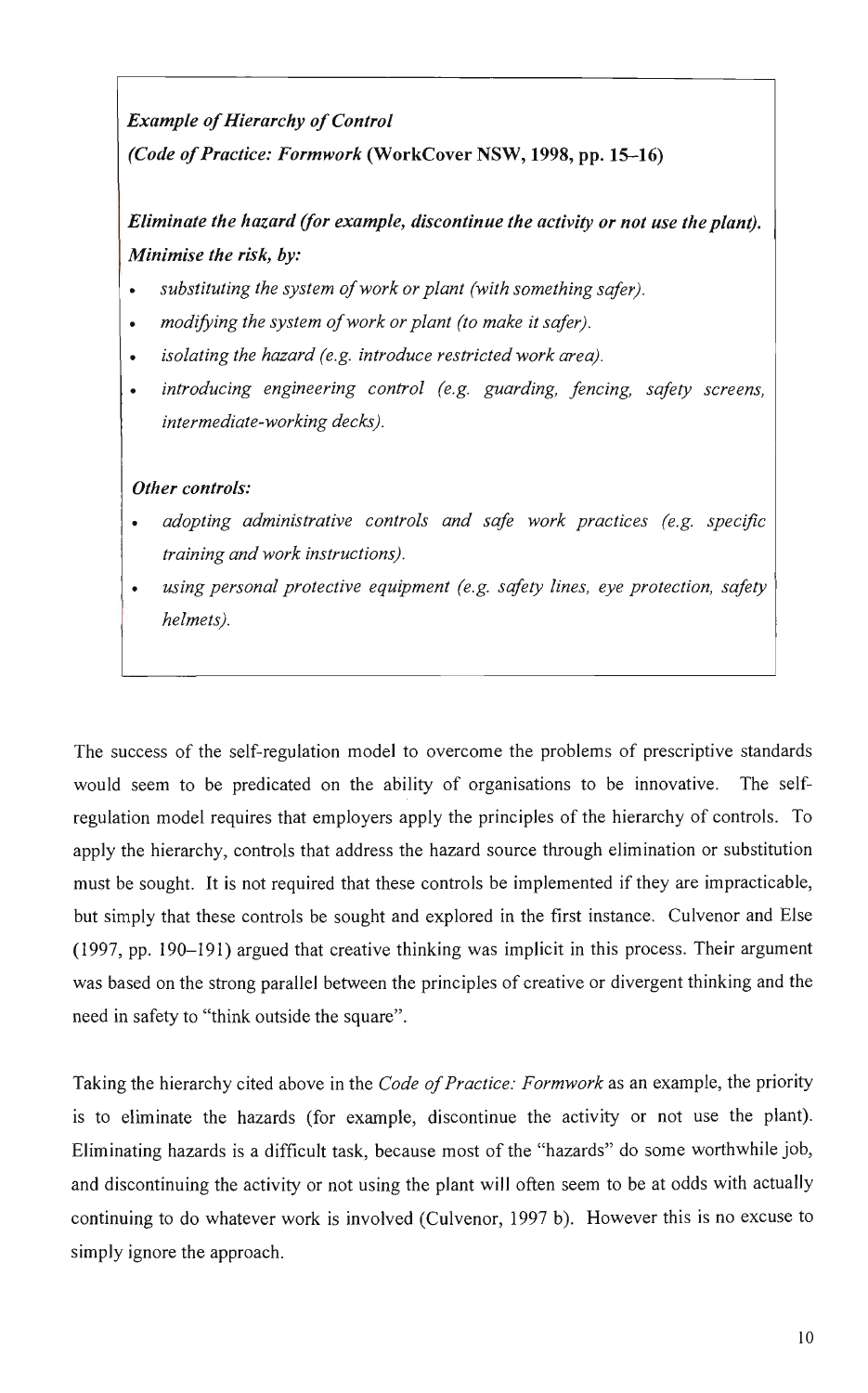Creative thinking techniques invariably involve some consideration of "impossibilities" and this it seems is vital in safety if the high-order controls such as elimination or even substitution are to be given a chance. This is the reason that Culvenor and Else (1997) pose for introducing creative problem solving techniques into safety training.

#### 1.3 The Key Concepts of the "Safe Place" Approach

According to Culvenor (1997 a, p.71) ".. .the concept of the hierarchy of control is now common and bears a strong relationship to the control at source models, emphasising elimination of the hazard, or passive control as a preference over measures relying on appropriate hazard avoidance behaviour."

Sundstom-Frisk (1999) also describes safe place control measures as passive control measures those that are able to function regardless of the people involved. Passive control measures function regardless of the age, experience, alertness, sex, carefulness or any other factor that the person involved may happen to have or may not have. In other words, passive control measures operate regardless of the capacity and or risk perception of the individual/s.

The safe place philosophy relies upon hazard elimination or controls that do not (unduly) rely upon those individuals who are at risk behaving in an "appropriate" manner (Culvenor 1997 a, p.141).

The alternative approach, that is the safe person approach, is founded on the assumption that the individual can avoid accidents by taking or behaving in the so-called "appropriate" manner. While this approach may still have a certain appeal and varying support (based partly upon the work of Herbert W. Heinrich in the 1930s, 40's and 50's), the safety profession generally supports the concept of the safe place philosophy (Culvenor 1997 a).

In the words of the Industry Commission (1995, p.xx)

"...the key to controlling injury and disease at work is to be found in the design and control of the workplace and the activities conducted within it. Only very limited, if any, control is possible by focusing upon the behaviour of those who may be injured."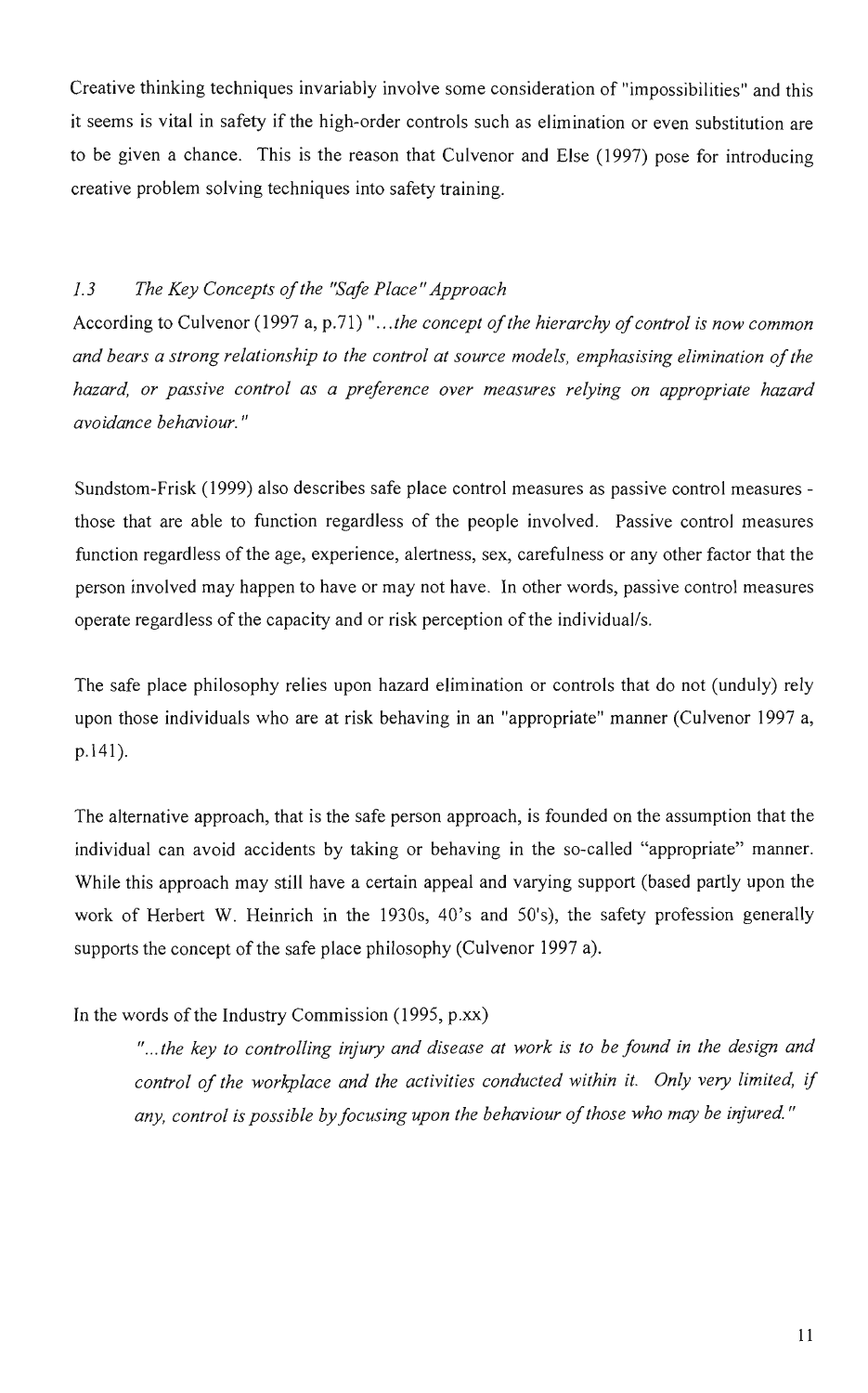#### 1.4 The Role and the Training of the OHS Committee.

In Australia, worker involvement in occupational health and safety is usually brought about by way of health and safety representatives and/or committees. At present in New South Wales, Australia, where this research was conducted, the Occupational Health and Safety Act 1983 provides for OHS committees but not for representatives. Therefore health and safety committees are the central way that workers participate in OHS decision making. Often the occupational health and safety committee is the sole means of directly involving workers in occupational health and safety at the workplace.

Wyatt and Sinclair (1998, p.92) summarise the statutory role of the OHS committee as

- $\triangleright$  helping develop OHS policies and programs for the workplace
- $\triangleright$  monitoring the effectiveness of the workplace OHS program, and
- $\triangleright$  making recommendations to the employer about protecting the health and safety of people at the workplace.

However it requires knowledge and expertise to take part in this process of managing OHS, and this requires effective training (De Roche, 1993).

It is argued that creativity is a natural partner to self-regulation (Culvenor 1997a, Culvenor and Else 1997, Pardy 1994). While much has been written about the benefits of creative thinking for business, there appears little documented evidence to directly link creative thinking to the effective operations of OHS committees, this is especially so in terms of OHS committees in the NSW construction industry. Existing opinion about the effectiveness of OHS committees' in general varies from poor (Mathews, 1985; Brooks, 1987; 1993) through to generally effective (WorkCover NSW, 1996; Creighton and Rozen, 1997). Such varied views reinforce the need for more comprehensive research to be conducted on OHS committees.

A particular concern raised by Glendon and Booth (1982) was that OHS committees tended to become stagnate and ineffective, with their members becoming despondent and disinterested because of a lack of impact. This view was also reflected by Wyatt and Sinclair (1998) who argued that part of the reason that OHS committees were severely constrained in their effectiveness, was due firstly to poor senior management commitment and participation in the committee, and secondly due to the quality of the training provided for the committee. According to research by Wyatt and Sinclair (1998) it is not only difficult to motivate senior management to sit on OHS committees but also to get them to attend OHS training programs.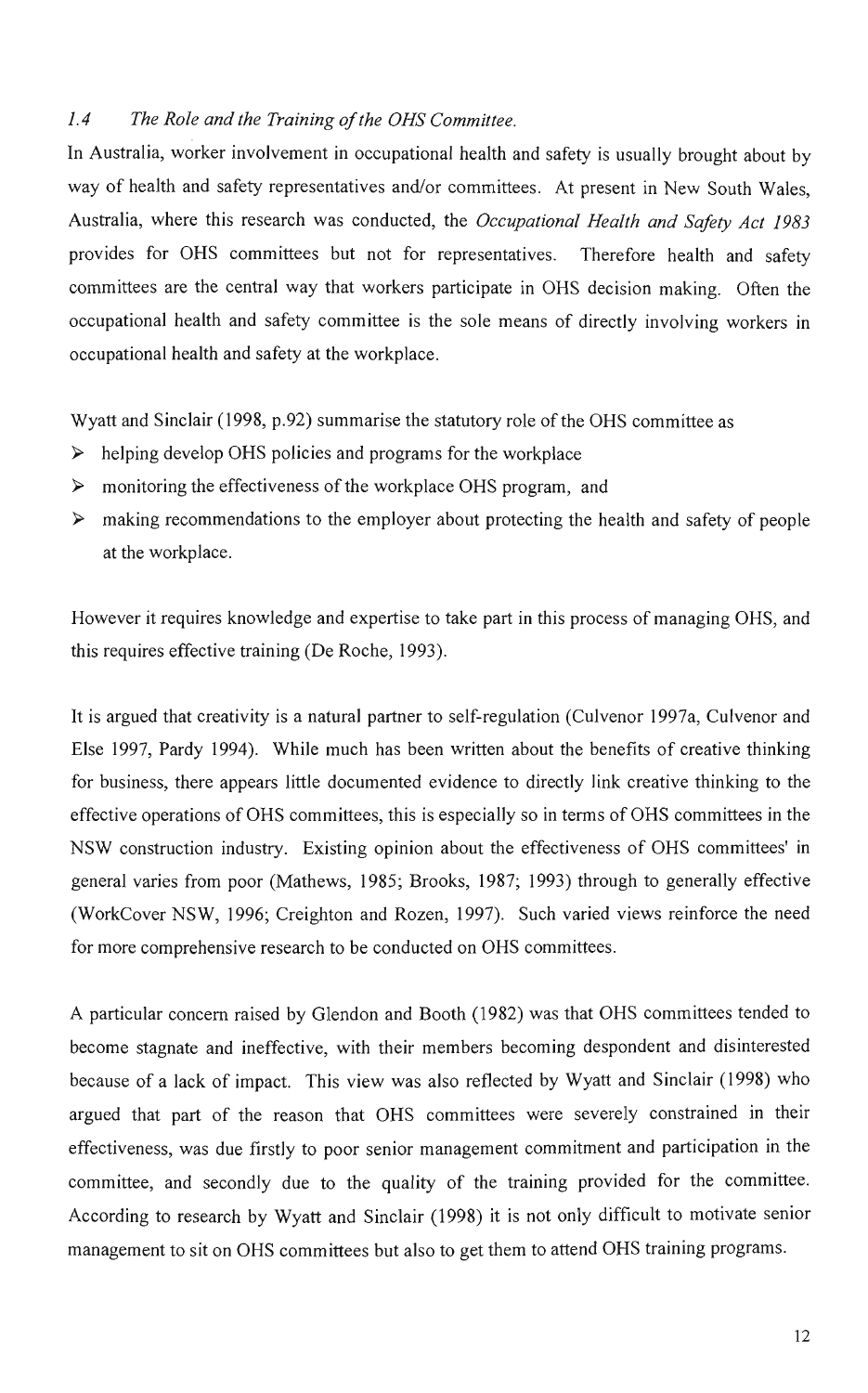Wyatt (1987) earlier argued that OHS committees do not exist in isolation, but rather reflect not only the organisation of which they are part of, but also the training and education they receive.

Given that the primary aim of training courses' for members of OHS committee's is to promote the effective operations of committees and produce effective committee members (CCH, 1998), the training of the OHS committee takes on great importance. Wyatt (1996, p.67) states that the aim of OHS committee training should be to:

"... train a group of adult individuals with diverse backgrounds to junction as an effective, cohesive OHS committee within a particular working context".

There are also legal obligations which require members of OHS committees to be provided with accredited OHS committee training as soon as practicable after being elected or appointed to the committee (Committees in Workplaces Regulation 1984). However merely having the committee trained because of legal requirements, does not necessarily mean that the OHS committee will make meaningful contributions to the OHS programs at the workplace (Wyatt and Sinclair, 1998). An effective OHS committee should be an active problem solving body (CCH, 1998), but as Filipczak (1997) argued, you need to firstly generate ideas to help solve the problems, and the competence and confidence of individual members of OHS committees to achieve this is dependent upon the quality of the training they receive (Wyatt and Sinclair, 1998, p.94).

With this is mind, this research project was developed.

The project is an extension of Culvenor's work (1997 a) that explored the relationship between creative thinking methods and accident prevention concepts. That research, reported in part by Culvenor & Else (1997), tested the effect of training in creative thinking methods (specifically deBono's (1985) Six Thinking Hats method) on OHS problem solving ability. Culvenor's study employed control and experimental groups with various types of subjects. The intervention was tested with a series of problem-based exercises developed specifically for the study. The exercises were used to evaluate the ability to generate solutions to safety problems and rank given safety solutions according to their theoretical effectiveness. The evaluations were also conducted in teams of three.

The training in creative thinking did not include any information about safety and so the study tested the subjects' ability to transfer the general creative thinking skills to the safety problems. The results showed that this transfer was effectively made with trained subjects outperforming untrained subjects by 20 to 150% both individually and in teams. This increase in the number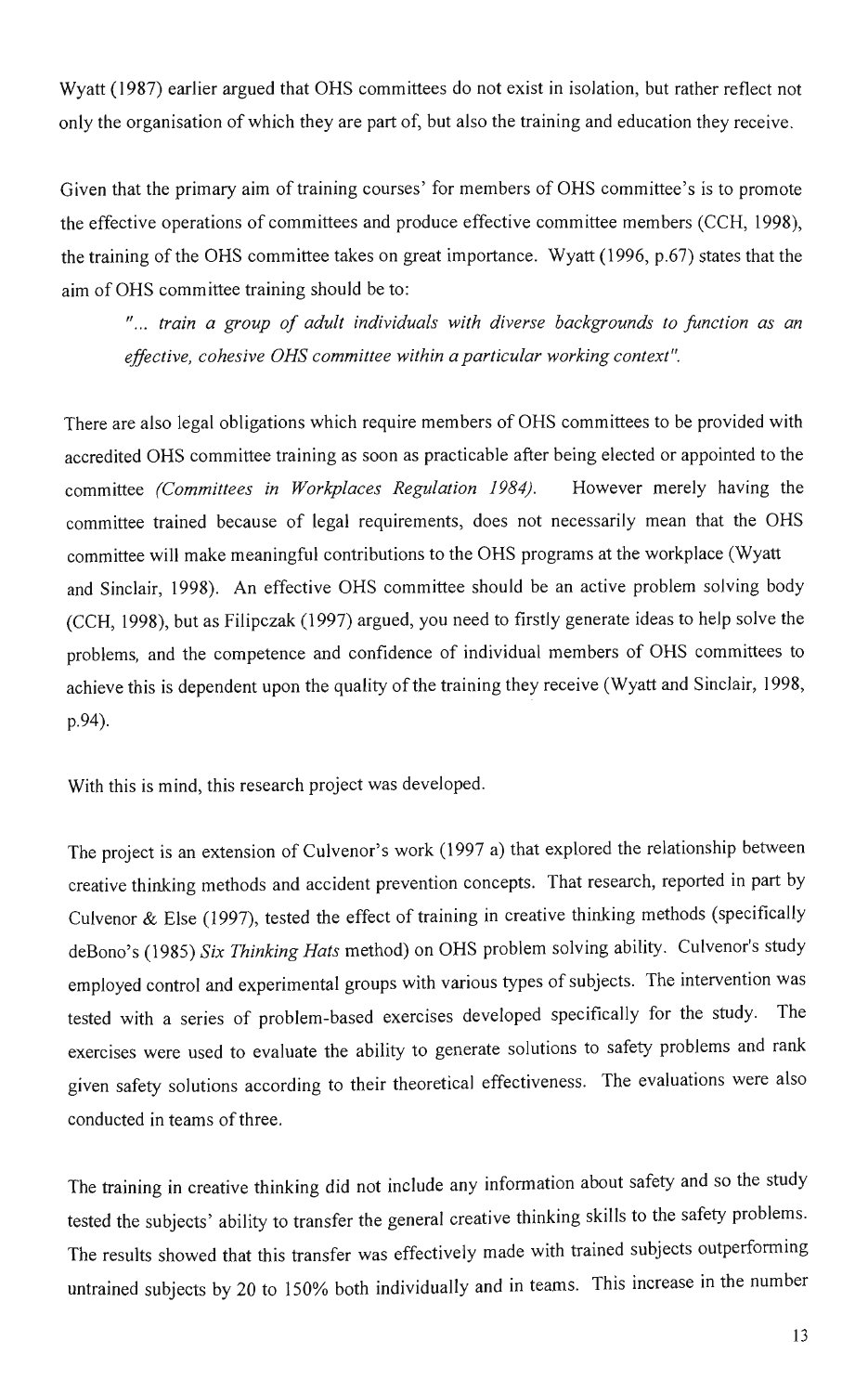of solutions was accompanied by no change in the quality of ideas. In terms of prioritising solutions, the study showed a trend that subjects favoured safe place solutions. Although evident, this effect did not seem to be as pronounced as the improvement in the generation of solutions.

In the recommendations following from the research Culvenor stated that:

"Creative thinking training proved to have a positive effect on a test of safety design. The research showed a wider transfer of skills than has been shown in many other studies. However taking the transfer of skills to the logical next step, research is indicated to determine the effect of such training in an applied setting" (1997a, p. 231).

#### 1.5 Aim

The aim of this project was to determine what effect training in creative thinking and risk control concepts had upon members of two OHS committees in the NSW construction industry compared with members of two similar OHS committees who had not undergone such training.

#### 1.6 Objectives

- Define and describe Edward de Bono's Six Thinking Hat technique in creative thinking, and explain why this method was chosen as the "model" of creative thinking for this project.
- Conduct a one-day training session combining both the Edward de Bono Six Thinking Hat technique and risk control concepts for members of two NSW construction industry OHS committees.
- In regards to their ability to both generate and prioritize solutions about hazard control options, compare the members of two OHS committees who participated in the one day training session (experimental group) with members of two similar OHS committees who did not undergo such training (control group) via four hypothetical OHS case studies.
- Subjectively determine if participants of the one-day training session have used, or will use the creative thinking technique in their committee meetings, and whether or not they believed the technique to be beneficial to their OHS committees.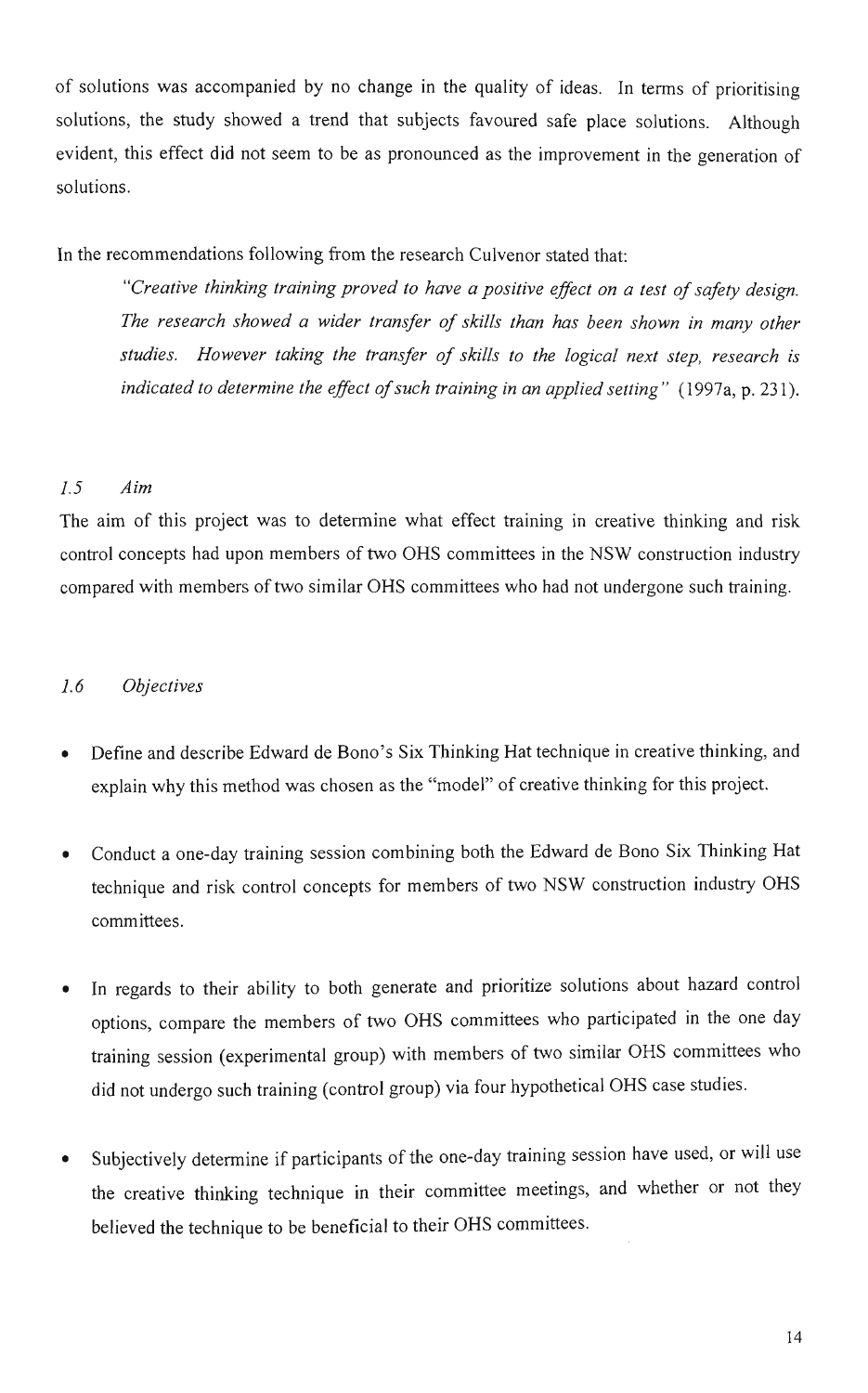#### **2 Methodology**

The project included a review of the relevant literature and legislation regarding creative thinking (in particular the six thinking hats program) and OHS committees (predominantly in the NSW construction industry). Such literature was located using both manual and computerised retrieval search systems at the following institutions:

- University of Ballarat, Victoria;
- Sydney University, NSW;
- University of NSW, Sydney;
- University of Technology, Sydney;
- State Library of NSW, Sydney;
- National Occupational Health and Safety Commission Library, Sydney.

Keywords used in the searches included: Creative Thinking, Six Thinking Hats, OHS Committees, OHS Training, NSW Construction Industry Training, Problem Solving, Self Regulation, Hierarchy of Control, Risk Control.

Computerised searches were also conducted using electronic databases including

**AUSTROM** 

AGIS: Attorney Generals Information Service

• OHSROM

NIOSHTIC: National Institute for Occupational Health and Safety US, HSELINE: Health and Safety Executive, UK. CISDOC: International Labour Organisation.

**ACEL** 

OHS Plus - Occupational Health and Safety Index

ENGINEERING AND APPLIED SCIENCE

BUILD-Australian Building, Construction and Engineering.

Discussions were also held with personnel with experience in both training and working with OHS committees in the NSW construction industry including WorkCover NSW, the Construction Forestry Mining and Energy Union (NSW Construction Division), COMET Training (NSW), the Master Builders Association (NSW), Australian Industry Group (NSW) and the Civil Contractors Federation (NSW).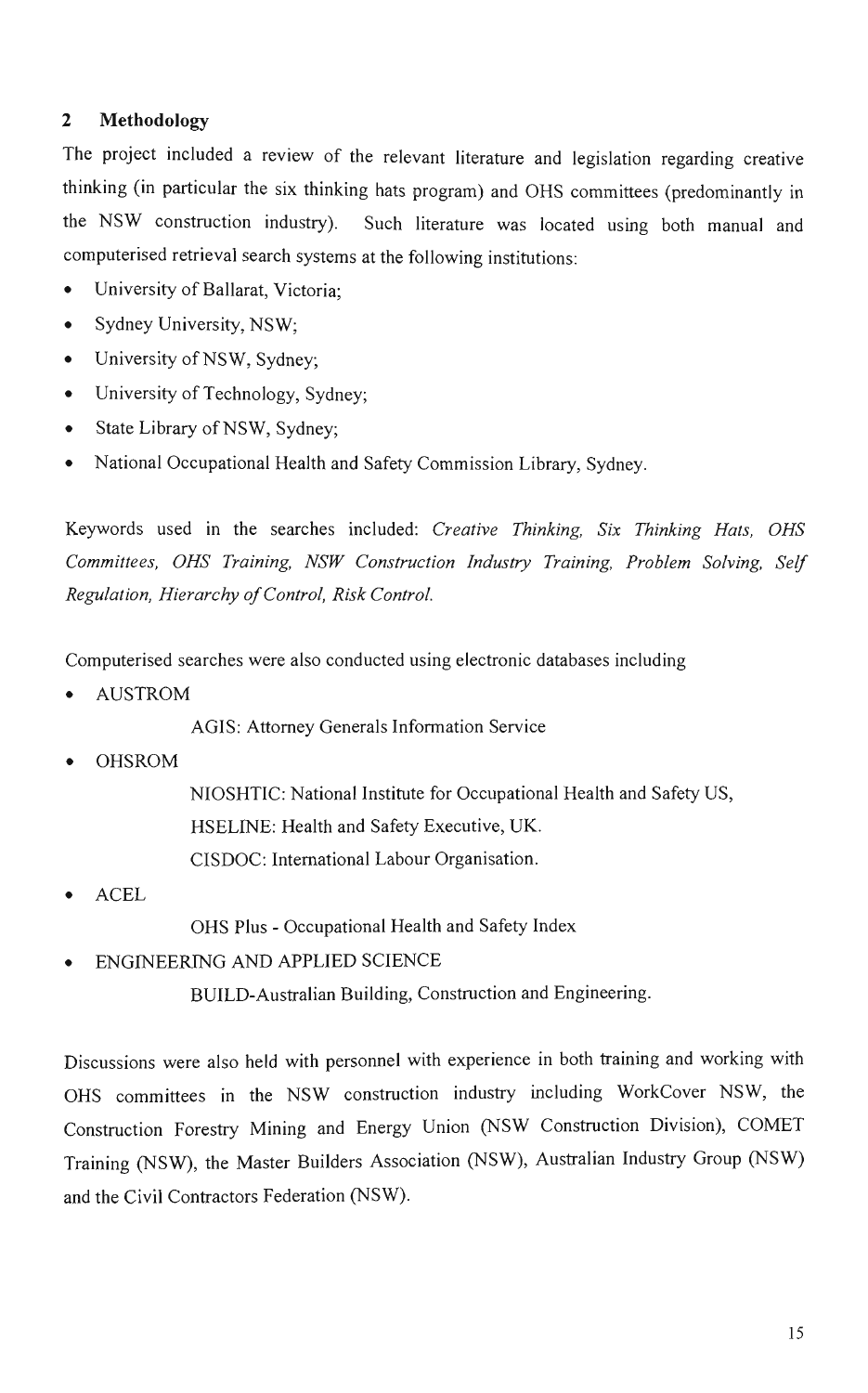#### 2.1 Subjects

Four occupational health and safety (OHS) committees from two major companies in the NSW construction industry participated in the project. Each of the four committees consisted of eight male members. Each committee had equal number of employee and management representatives. All members of all the four OHS committees had previously undertaken the WorkCover NSW accredited OHS Committee Training Course.

Twelve of the 16 members of the two-trained committees attended the training (six from each committee). Of the twelve participants, eight were employee representatives and four were management representatives.

#### 2.2 Intervention Program: Combined Creativity & OHS Training

The main intervention program was a one day creative thinking training session in the Edward de Bono "Six Thinking Hats" combined with training on risk control concepts.

Two of the four OHS committees (one from each organisation) were randomly chosen to take part in the one day training session. The training session was conducted by John Culvenor. The six thinking hats (see below) training materials were donated by Advanced Practical Thinking Training (De Moines, Iowa, USA) .

#### 2.2.1 Creativity Training Component

The six thinking hat technique was chosen because it is a simple method to use and was a successful intervention in a similar project (Culvenor, 1997a).

Culvenor (1997a, p.99) argued that there needs to be "methods" that are able to provoke thinking out of the "*traditional boundaries*", and to also be sympathetic to what he terms "seemingly illogical" ideas. The six hats are able to do this by providing a tangible way of translating intention into performance (de Bono 1985, p 19).

The six hats are not descriptions of thinkers or categories of thinkers. The method is simply designed to create a framework for thinking, thus representing directions to think, rather than placing specific labels on the thinking process.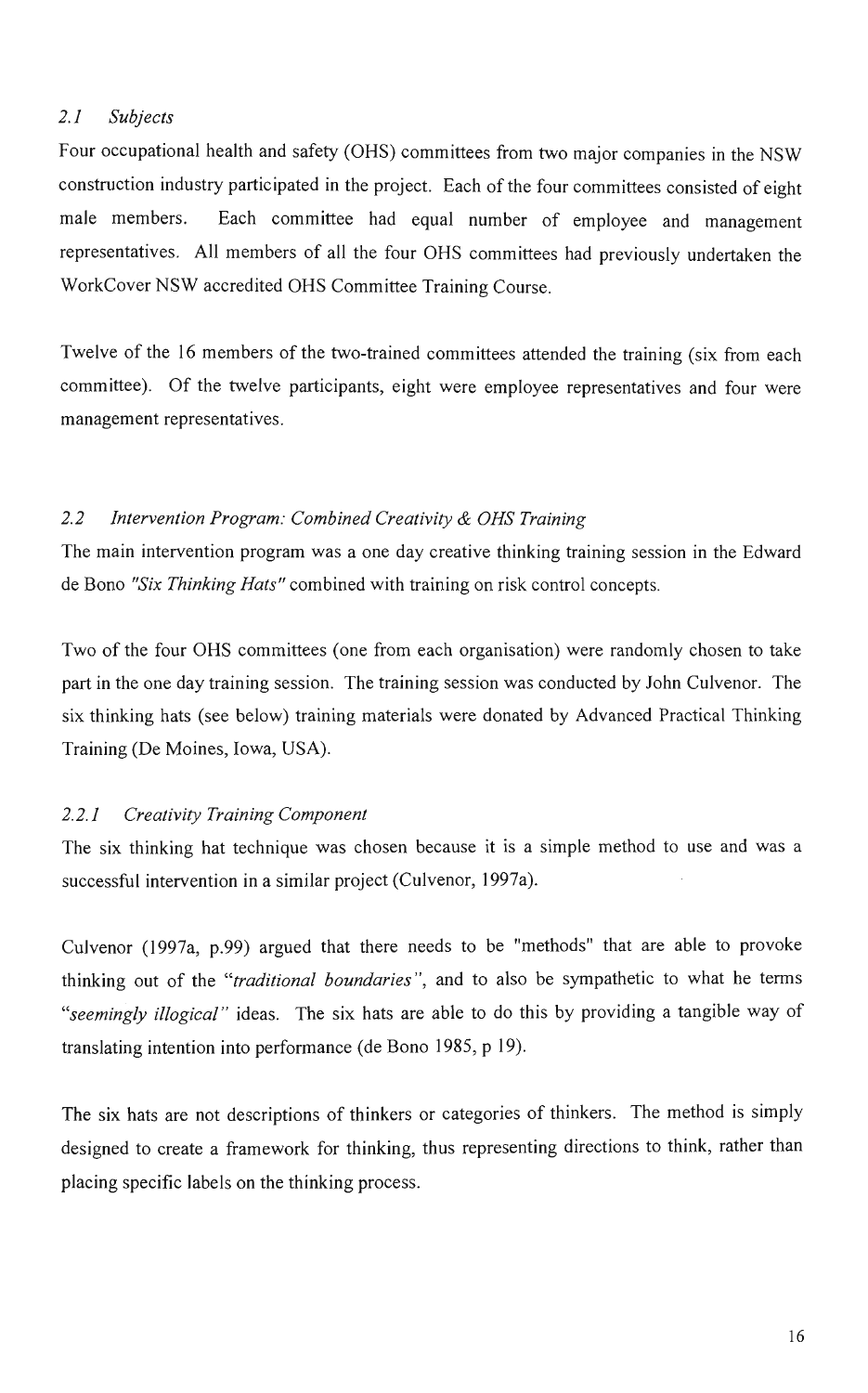Each of the coloured hats represents a different element or type of thinking. The neutrality of colour is used to allow the hats to be used without embarrassment and is designed so that thinking becomes a game with defined rules, as opposed to a process of simple exhortation and condemnation (de Bono 1985, p.33). The following is a summary of what each of the coloured hats represents by way of the "thinking process".

#### **The White Hat:**

The white hat is primarily used as a way to ask for information; in effect the absence of colour (ie white) symbolises neutrality and objectivity (de Bono 1985, p.53).

#### **The Red Hat:**

Emotions and feelings are often dismissed simply because they are illogical, however emotions are, whether we like it or not part of the thinking process, and must be acknowledged as such, because they will not go away. The red hat gives emotions and feelings the right to be heard and expressed. The red hat legitimizes them as important elements of the thinking process (de Bono 1985).

If emotions and feelings are not permitted as inputs in the thinking process, they will lurk in the background and affect all the thinking in a hidden way. Emotions, feelings, hunches and intuitions are strong and real. The red hat acknowledges this " (de Bono 1985, **p.56).** 

#### **The Black Hat:**

The "western" method of thinking emphasises the use of argument and criticism (de Bono 1985). While black hat thinking is negative, it is important to note that it is based upon logic and relevance. While facts are provided under the white hat, they are in turn challenged under the black hat (de Bono 1985, p.91).

According to de Bono (1985, p.92) the intention of the black hat is to point out any weakness in an objective manner, rather than simply create doubt. While it is specifically concerned with negative assessment, it should also be seen as an objective attempt to have any negative elements raised and highlighted.

#### **The Yellow Hat:**

In contrast to the black hat, the yellow hat is concerned with both the generation and the positive assessment of the proposals (de Bono 1985). de Bono argues that while creativity is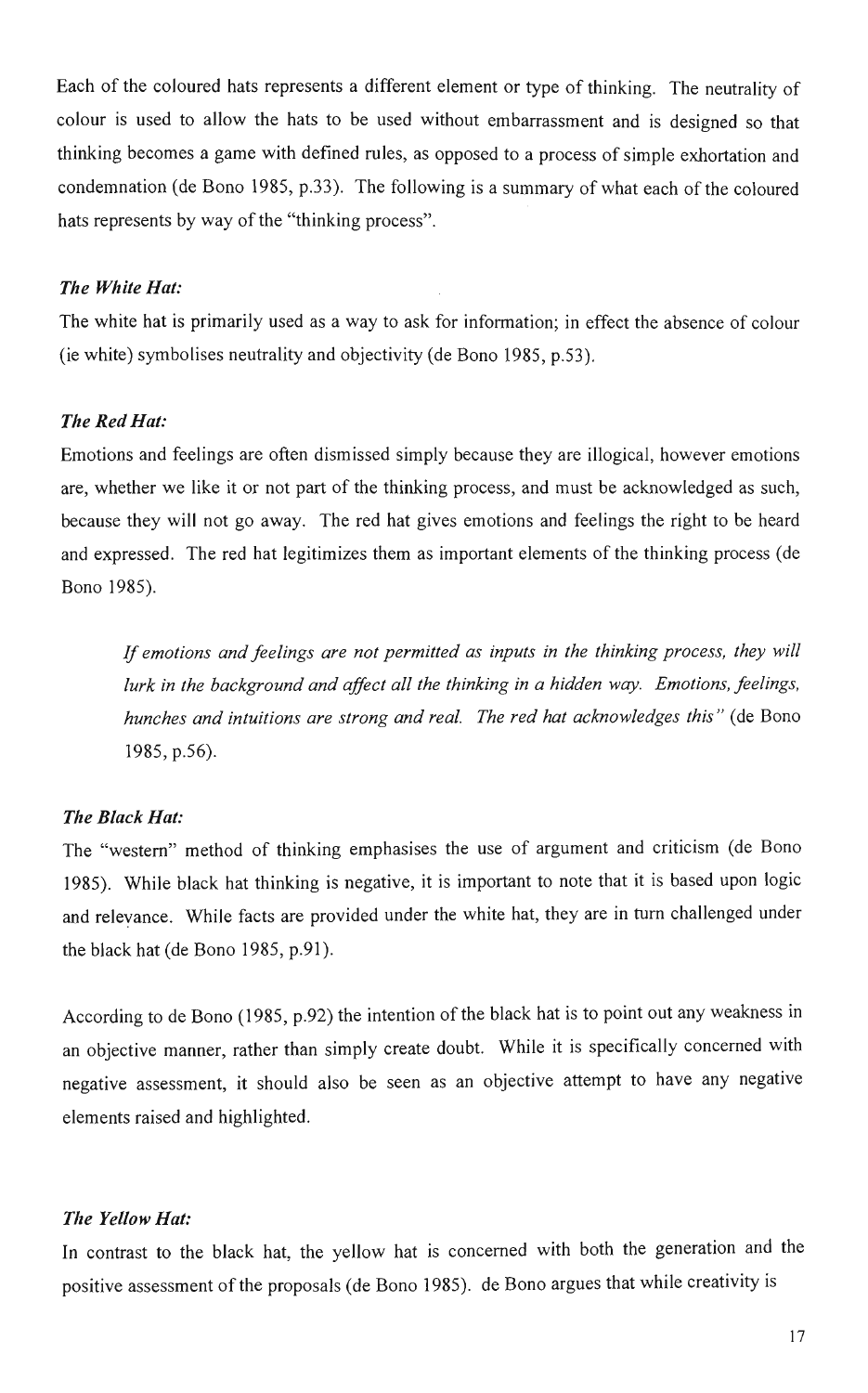often linked with change, innovation, new ideas and new alternatives, it is also concerned with the effective application of old ideas, and this is an important function of yellow hat thinking; "effectiveness rather than novelty is what yellow hat thinking is all about" (de Bono 1985, p.131).

de Bono (1985, p. 133) goes on to describe yellow hat thinking as positive and constructive, to be used to explore the value and benefit of ideas and suggestions based upon logical support.

#### The Green Hat:

Green hat thinking is fundamentally about looking for alternatives. Merely because there may be an adequate way of doing something, does not necessarily mean that there cannot be a better way (de Bono 1985,p.155). The green hat is basically a creative hat.

#### The Blue Hat;

The blue hat thinker is the one who looks at, or oversees the thinking that is taking place (de Bono 1985, p.187). The blue hat thinker is described by de Bono  $(p.187)$  as "the choreographer who designs the steps... " and "... the critic who watches what is happening... ".

The blue hat thinker is often the chairperson of a meeting, however de Bono is at pains to emphasis that anyone at a meeting can "wear" or exercise a blue hat function. De Bono (1985, p. 195) sees the blue hat as the control hat, with the blue hat thinker akin to the conductor of an orchestra.

There is quite a lot of overlap between the hats, and there is no need to be "pedantic" about precise applications and interpretations (de Bono 1985, p. 191). The purpose of the technique is to try to unscramble the thinking process, to enable "thinkers" to use one mode at a time, rather than trying to do everything at once. De Bono (1985) insists that the method is designed to switch thinking away from the traditional argumentative style and steer it towards what he calls a mapmaking style of thinking.

In summary, the colours and their corresponding definitions, as defined by de Bono (1985) are shown in Table 1: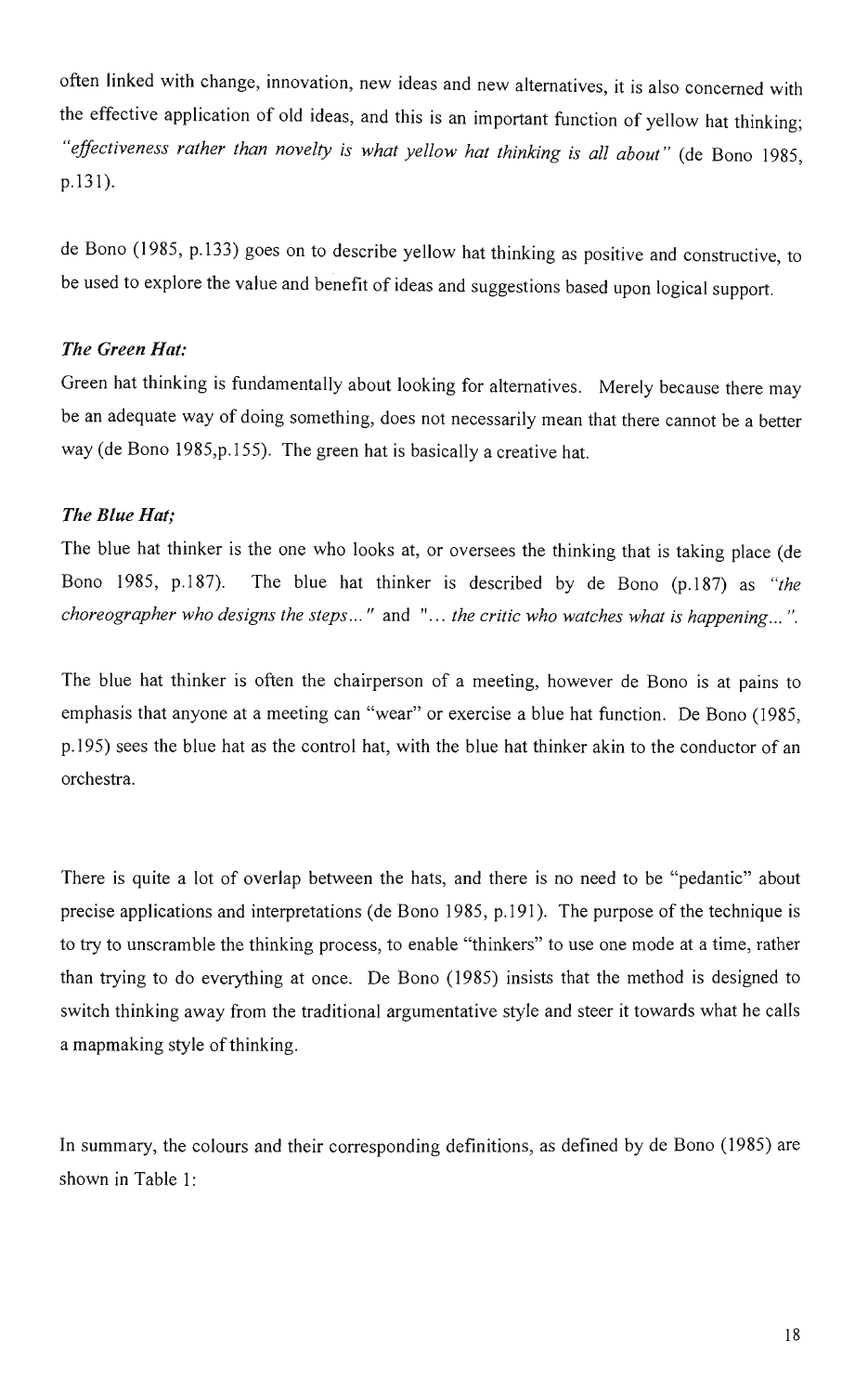#### Table 1 Six Thinking Hats Definitions

| <b>Hat Colour</b> | <b>Definition</b>                                                        |
|-------------------|--------------------------------------------------------------------------|
| White Hat         | Neutral and objective, concerned with facts and figures                  |
| Red Hat           | Gives the emotional view.                                                |
| <b>Black Hat</b>  | Covers the negative aspects: why it can't be done.                       |
| Yellow Hat        | The positive hat. Covers optimism and positive thinking.                 |
| Green Hat         | Covers creativity and new ideas.                                         |
| Blue Hat          | Concerned with the control and the organisation of the thinking process. |

#### 2.2.2 Risk Control Concepts Component

As well as the creative thinking methods mentioned above the training also included the following topics:

- 1. the need for creative thinking in health and safety problem solving; and
- 2. the principles of accident prevention in terms of the control at source model and hierarchy of control model.

The inclusion of safety-specific material was a departure from the methods of Culvenor's study (1997 a) where health and safety theory was purposely excluded from the training. Culveror's study was based on the principle of finding creative solutions to workplace safety by encouraging collective creativity and by liberating blockages to new ideas caused by historic and present practice. That study found that the key to better performance in generating ideas to address particular industry safety problems lay in specific creative thinking training (Culvenor 1997a).

#### 2.3 Limitations:

The most difficult part of any research design is the controlling of other or chance variables that may have some influence upon the project (Bouma 1996). The construction industry is very transient in nature with OHS committee membership constantly changing. Construction industry employees can and/or may be transferred to other construction sites at a day's notice (or whenever their contract of employment has been completed). Merely being elected to an OHS committee does not prevent such "movement" or transfer between sites. Members of OHS committees must simply be employed on the site at which the committee is established (Committees in Workplaces Regulation 1984).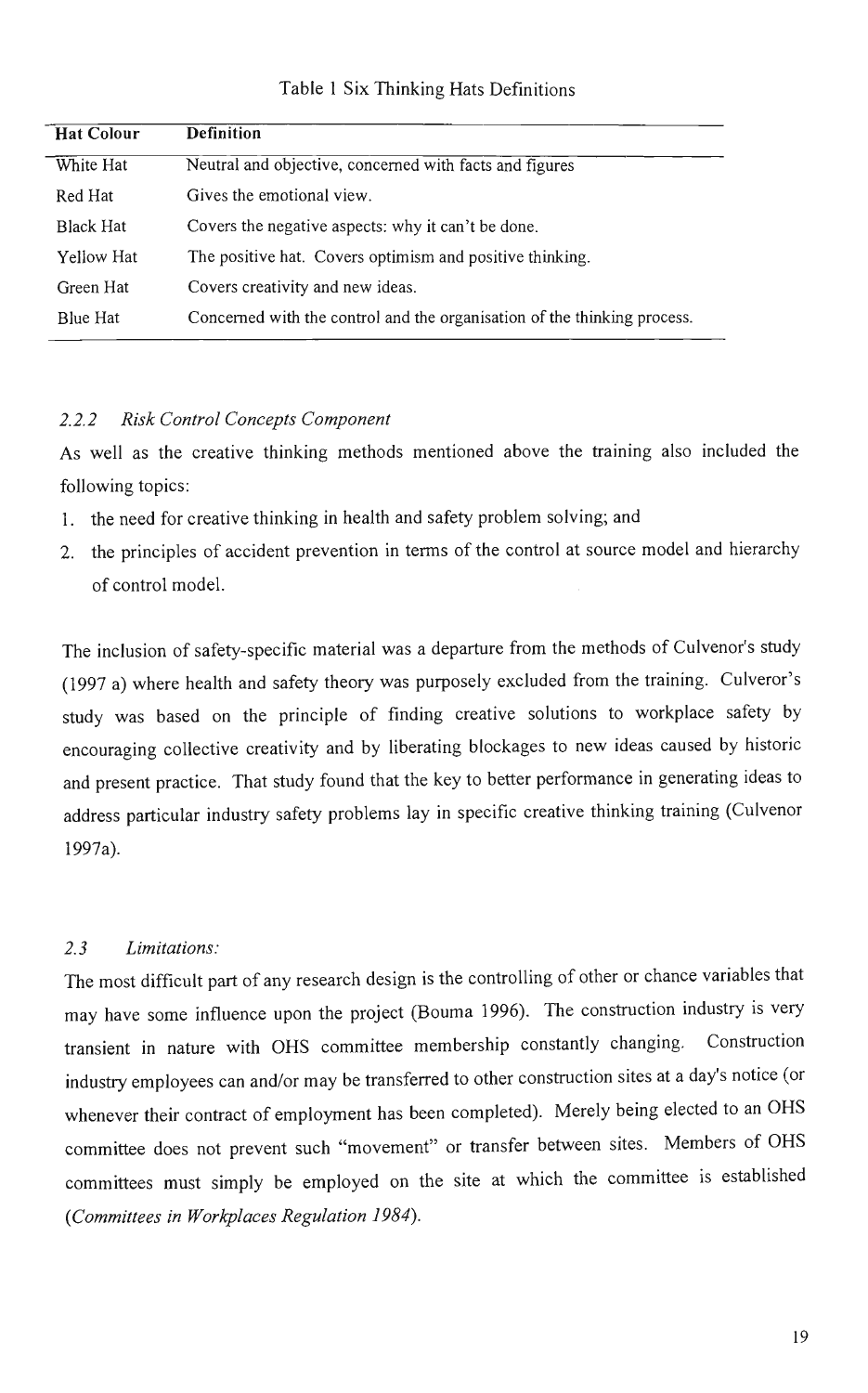This is the main reason why it was important to use only four committees, so as to try and keep the same membership component in terms of the same personal representatives, and minimise the chance of membership changes. However it is acknowledged that the findings may be somewhat limited by the small size of the study (Bouma 1996).

Senior management commitment was another factor that impacted upon the project. Their commitment was important in terms of allowing committee members (and themselves) the time to participate in the one-day training session and the subsequent training evaluation exercises.

The potential influence of the "Hawthorne Effect" (Ivancevich and Matteson, 1993), whereby the committees may inadvertently change their performance due to the unusual amount of attention given to them, was another factor that also required consideration. The six week delay between the training and the evaluation seemed to be the most practical way to account for this potential problem. A delay of any greater time was considered impractical, as a greater time would increase the possibility of changes in committee membership.

Another important factor in relation to the "control groups" and the "experimental groups" involved the issue of potential communication with and between the different committees. The possibility of contact with each other could not be totally ruled out, however given that the two experimental groups were unknown to the control groups, and vice - versa, it was considered highly unlikely that they would come into contact with each other, at least within the given time frame of the data collection process.

The participant's level or degrees of numeracy and literacy also needed to be considered when assessing the results of the case study exercises. Although it was assumed that all members of the four participating OHS committees had a basic level of numeracy and literacy (having previously undergone other types of training), the issues of proficiency and understanding of numeracy and literacy could not be totally discounted or ignored when analysing the data.

#### 2.4 Evaluation

The training was evaluated by comparing the performance of the trained subjects with that of the untrained subjects as per Culvenor's methods (1997a, p. 150).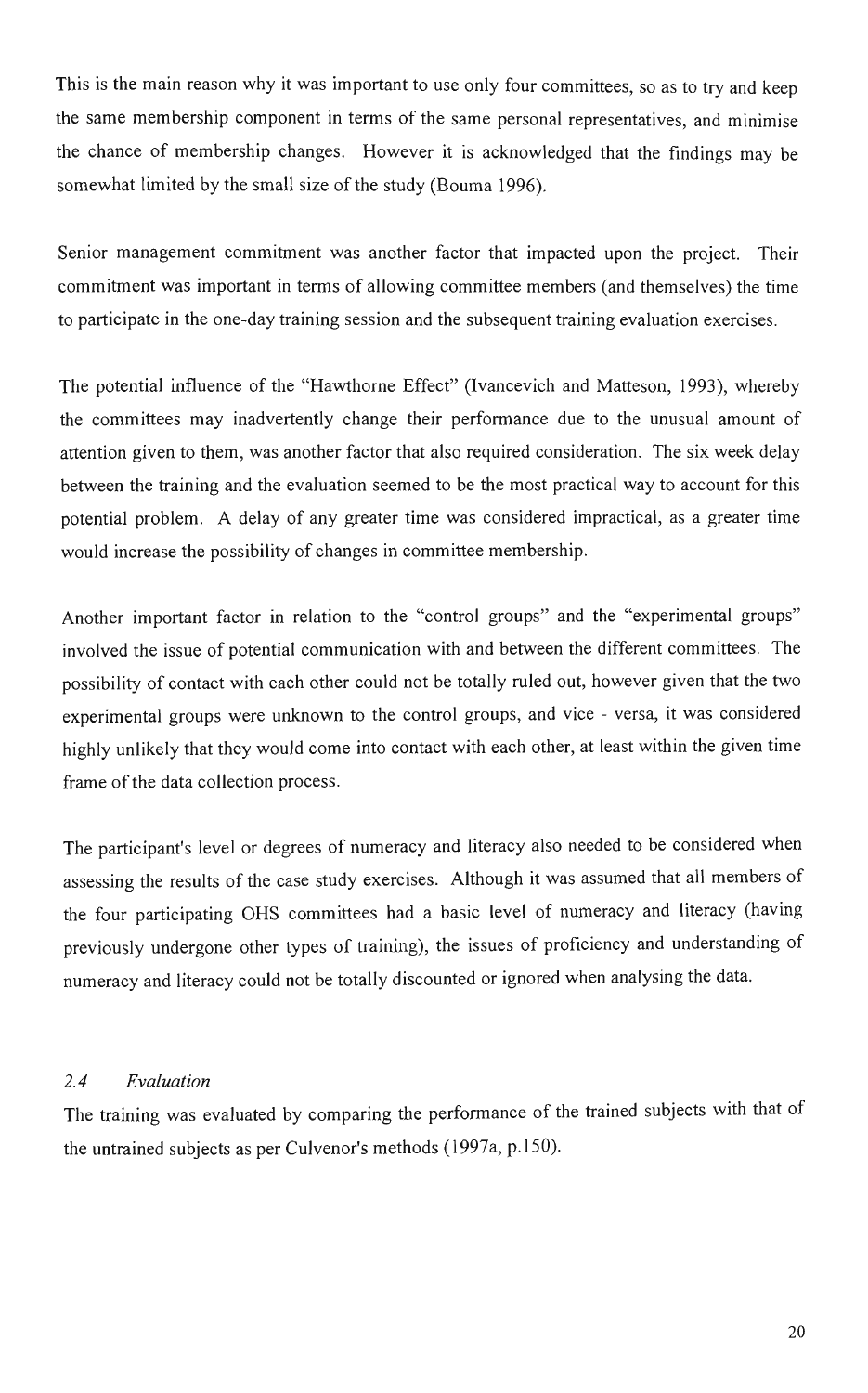Six weeks after completion of the training, the members of all four committees completed an exercise comprising four hypothetical OHS case studies (briefly outlined in Table 2). The reasons for the delay were twofold:

- to counteract any potential 'Hawthorne Effect'; and
- to give the 'trained' individuals an opportunity to use and/or integrate the six thinking hats in their OHS committee's meetings/operations.

The first two case studies were specifically created for this project and respectively described a noise and chemical issue in a construction industry setting. In response to these case studies, subjects were required to generate as many potential solutions as possible in four minutes for each case study (the time requirement being an arbitrary limitation). The measure of success was the number of solutions generated for each case study, with the hypothesis being that the training would enhance the generation of solutions. A further measure of success was applied by looking at the 'quality' of the solutions in terms of what proportion of the solutions were either "safe place " or "safe person" solutions. Safe place being the preferred option.

The third and fourth case studies were drawn from Culvenor (1997a) and involved plant hazards in a non-construction setting. For both of these case studies there were six potential solutions proposed and subjects were required to rank these in order of effectiveness in the absence of considerations of practicalities such as cost. (A time limit of 3 minutes was allowed for each case study - the time requirement being an arbitrary limitation).

The case studies are shown in Appendix A.

| <b>Case Study</b> |                                        | Task                 | <b>Evaluation Measures</b>                         |  |  |  |  |
|-------------------|----------------------------------------|----------------------|----------------------------------------------------|--|--|--|--|
|                   | <b>Noise</b><br>Generate solutions     |                      | Number of solutions & proportion of safe place     |  |  |  |  |
|                   |                                        |                      | solutions.                                         |  |  |  |  |
| 2.                | <b>Chemicals</b><br>Generate solutions |                      | Number of solutions $\&$ proportion of safe place  |  |  |  |  |
|                   |                                        |                      | solutions.                                         |  |  |  |  |
| 3.                | Plant <sup>a</sup>                     | Prioritise solutions | Correlation with optimum rank                      |  |  |  |  |
|                   | Plant <sup>a</sup>                     |                      | Prioritise solutions Correlation with optimum rank |  |  |  |  |

#### Table 2 Eva $\Gamma$

<sup>a</sup> Case study and analysis method from Culvenor (1997a)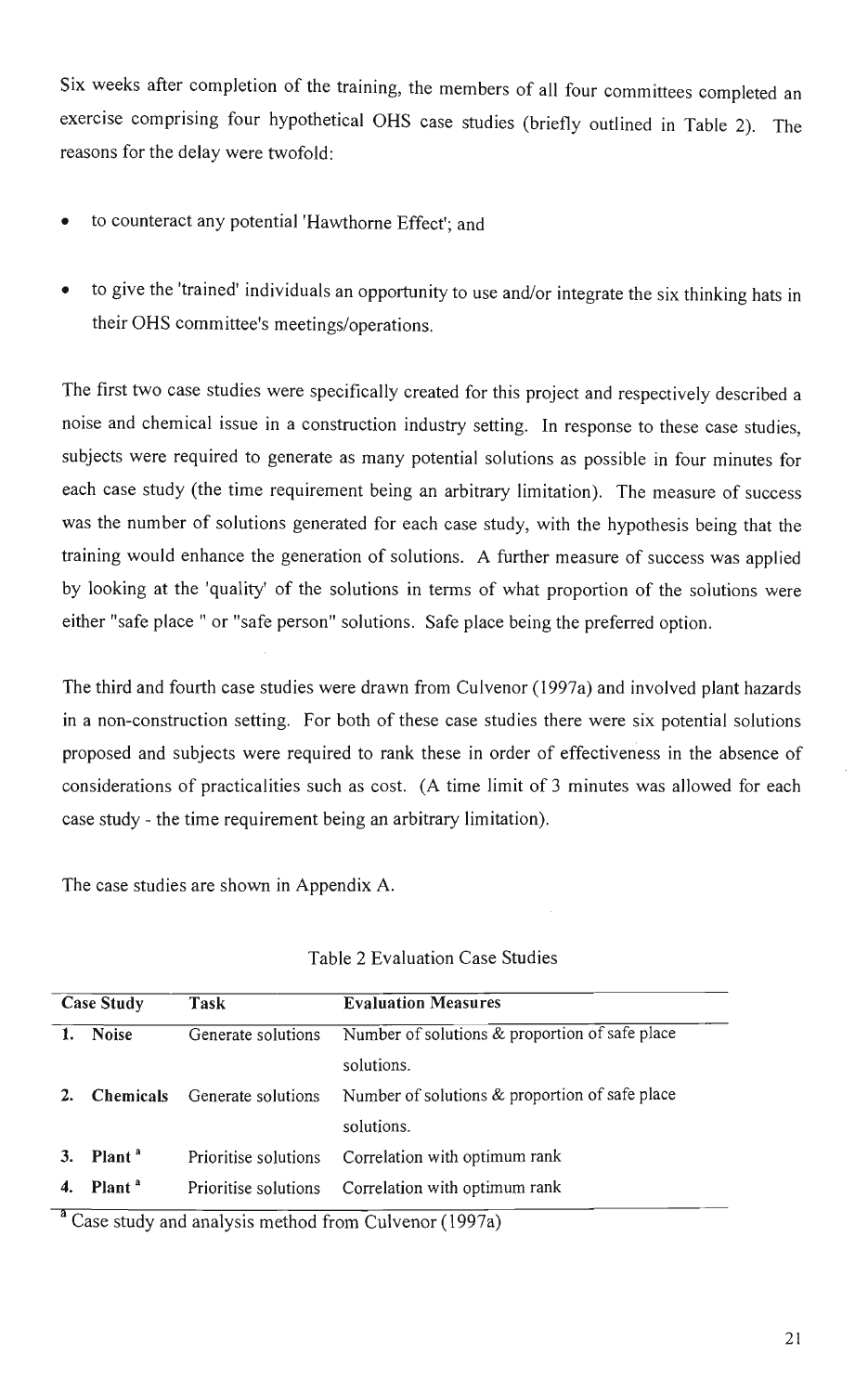#### 2.5 Data Analysis

Except in the circumstances noted as follows, the data analysis method follows that described by Culvenor (1997a). In all cases the level of significance adopted was 5 per cent.

#### Generating Solutions

The number of solutions data are *count* type data ranging from zero upwards on a discrete ratio scale. The data were analysed using independent sample t-tests. One tail tests were used as it was expected that the training intervention would result in an improvement in the generation of ideas as per previous research (Culvenor, 1997a).

#### Quality of Solutions

The quality of solutions was measured by classifying each solution as either safe place or safe person and then calculating the proportion of safe place solutions. The distinction between these categories is somewhat arbitrary. The classification was standardized according to the list of potential solutions as shown in Appendix A. The hierarchy of control should ideally be used as a tool to guide controls towards a safe place solution (Culvenor 1997a). That is, it should be used to generate solutions rather than to classify solutions. Nevertheless some method was needed to classify the solutions. In thinking about the effectiveness of the hierarchy of control to define the effectiveness of solutions, Culvenor (1997 a, p.75) stated that:

"If the minimisation of risk is by a combination of [minimisation of] hazard exposure and the creation of an intrinsically safe, passive or ergonomic hazard control, then the hierarchy can be thought of as a two dimensional construct".

By using this construct, Culvenor suggested that the safe place philosophy is not a onedimensional approach as implied by the hierarchy of control, but rather a two dimensional continuum. To illustrate this, he used a Safe Place Matrix (Culvenor 1997 a, p.76) to create the link between the safe place and the safe person approach concentrating on:

- 1. a reduction in hazard exposure; and
- 2. improvements to the ergonomics of the hazard control option.

It is within this framework that the many alternative solutions, given by the participants to case studies one and two, were classified into their respective safe place and safe person categories.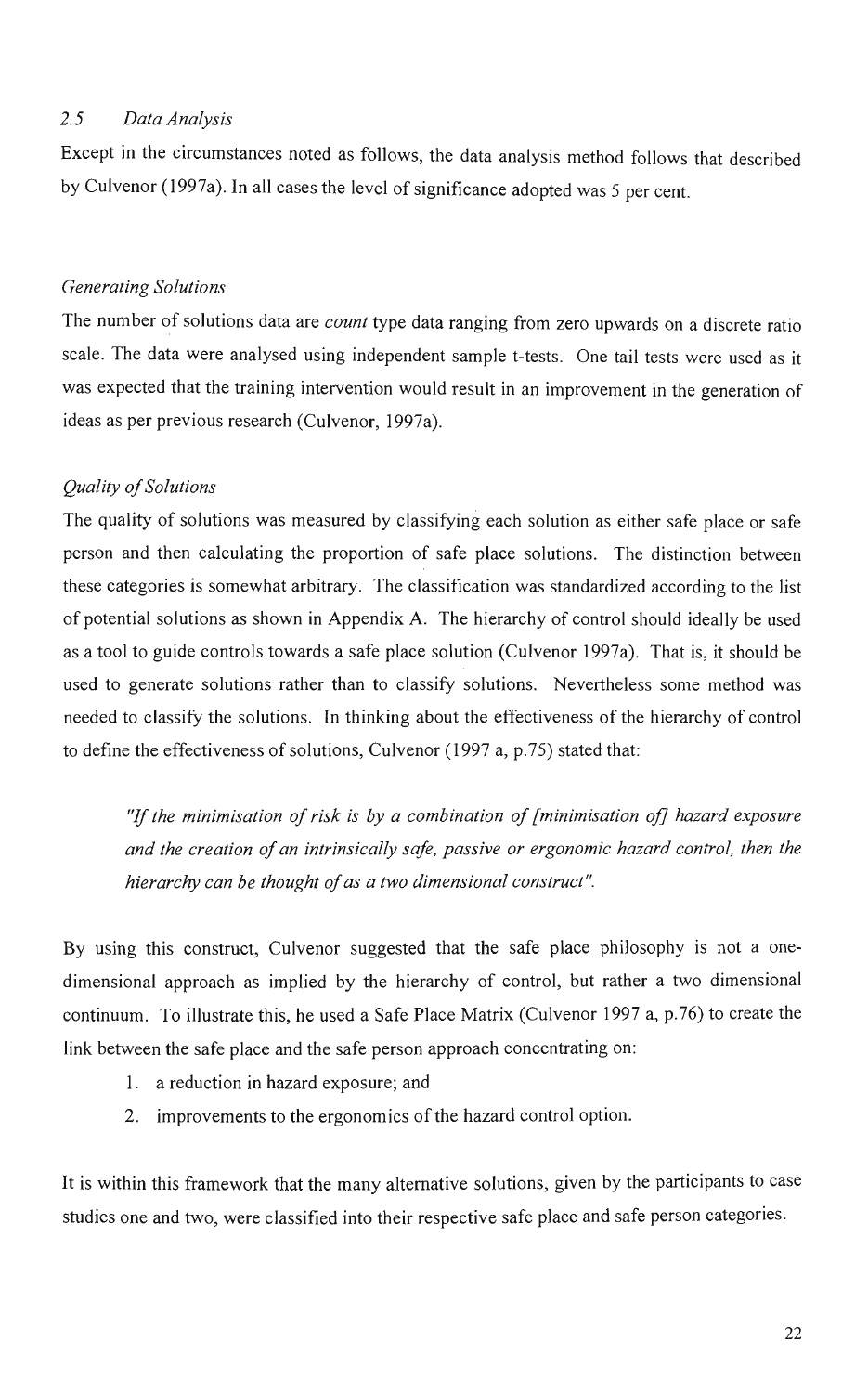The quality of solutions data are *proportions* data ranging from zero to one. The data were analysed using independent samples t-tests. Previous research by Culvenor (1997a) showed no change in quality of solutions following creative thinking training and therefore indicated the use of two-tail tests. However in this case one-tailed tests were used because the training in this case included risk control concepts and it was expected that this training would focus attention on the high-order controls.

#### Prioritization of Solutions

The prioritisation of solutions data in their raw form were ordinal (a ranking from one to six). The ordinal responses were correlated (Spearman) with a preferred order based upon the hierarchy of control principles in exactly the same manner as per Culvenor's study (1997a). These Spearman correlations were the variables analysed and they range from  $-1$  to  $+1$  on an interval scale. The analysis method reported by Culvenor (1997a), where the data was nonnormal, was the non-parametric Mann-Whitney U test (this is different than the test as reported by Culvenor & Else (1997) where a parametric test was employed). One-tail tests were used in contrast to Culvenor's study. The reasoning was that the intervention here included training in risk control concepts. Therefore it was hypothesised that the intervention would lead to an improvement on the ability to prioritise solutions according to the hierarchy of control.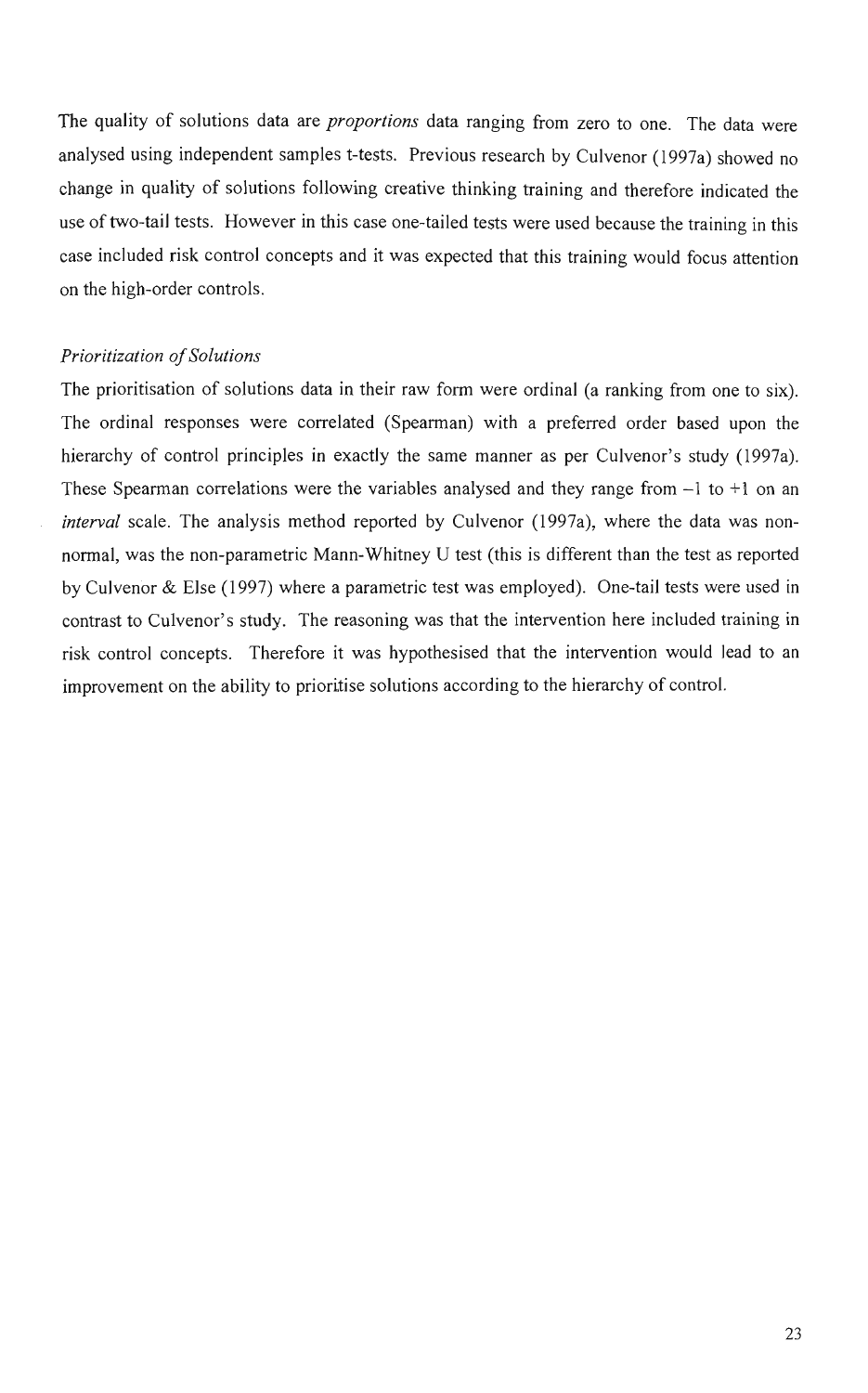#### **3 Results**

### 3.1 Generating Solutions

Table 3 and Figure 1 show an increase of 20-40% in the number of solutions generated by those who undertook the training. The difference was significant for Case Study Two but not for Case Study One.

The indications of a greater number of solutions generated by the trained committee members shows a positive effect of the training in terms of empowering participants to generate and think about a number of alternate solutions to OHS problems. This preliminary result appears initially to be much less than that reported by Culvenor (1997a). The improvements in that study were in the order of 60-150% for undergraduate engineering and technology students but somewhat lower for industry and government safety advisers (20-50%). In that study, subjects experienced in occupational health and safety (industry and government safety advisers) seemed to respond less well to the training than those less well experienced (undergraduate students). And this was not because those experienced in OHS started at a much higher level, in fact there was no difference in the groups at an untrained level. Therefore, an improvement here of 20- 40% is in order with the changes found for those subjects in Culvenor's study who were experienced in occupational health and safety.

Furthermore, the results here are even more noteworthy when considering that the subjects in Culvenor's study were evaluated immediately following the training and the subjects in this project were evaluated approximately six weeks after the training.

Table 3 Number of Solutions Generated by Individual Members of Trained and Untrained

| <b>Case Study</b> Untrained |     |      | <b>Trained</b> |                 |      | t-test |         |              |
|-----------------------------|-----|------|----------------|-----------------|------|--------|---------|--------------|
|                             | N   | Mean | SD.            | N               | Mean | SD.    | T.      | P (one tail) |
| $\overline{One}$            | 12. | 4.33 | 1.83           | 12 <sup>2</sup> | 5.2  | 1.75   | 1.14    | 0.133        |
| Two                         | 12  | 3.58 | 1.08           | 12              | 4.92 | 1.68   | $-2.31$ | 0.015        |

Committees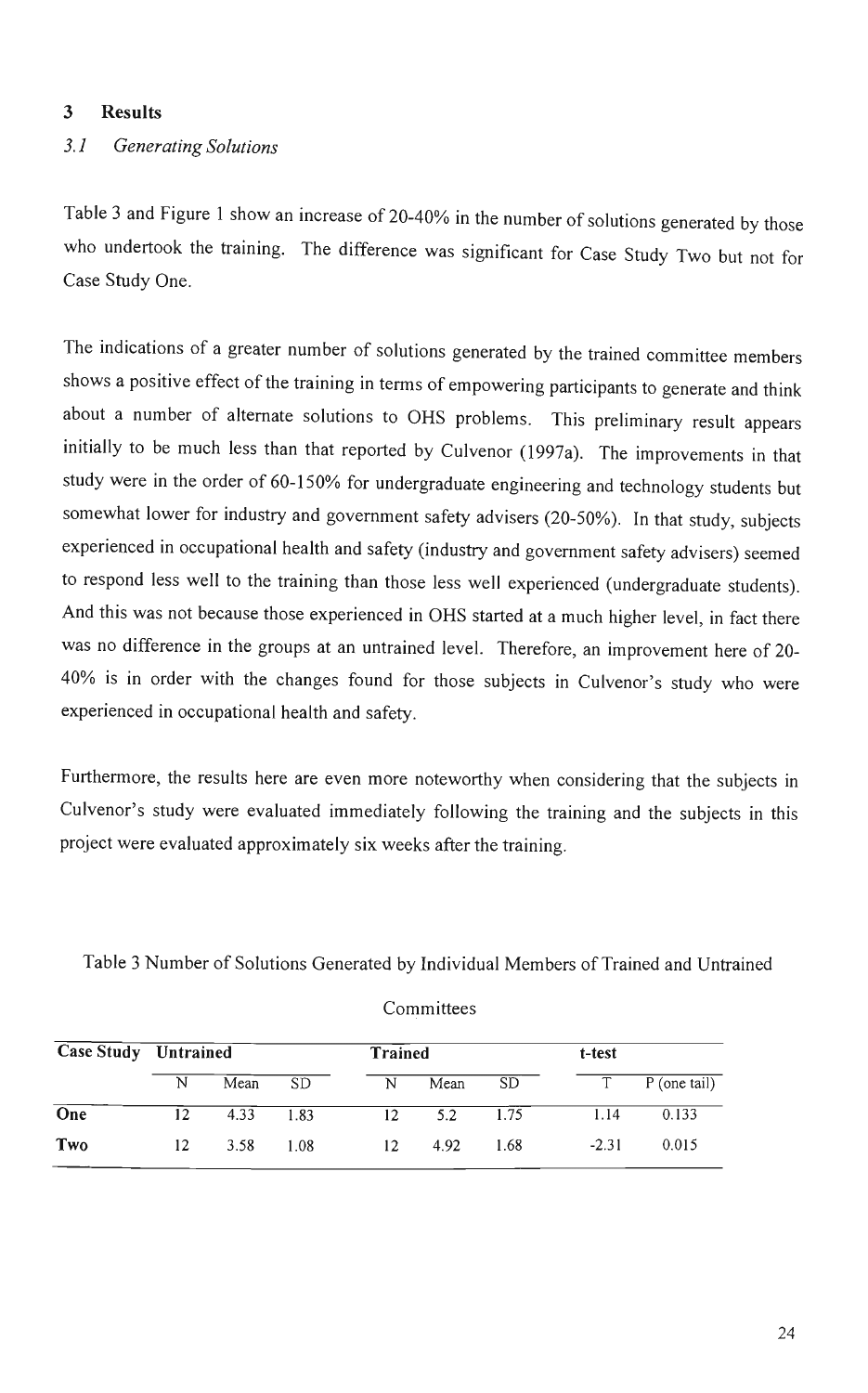

#### $3.2$ Quality of Solutions

As shown in Table 4, the data indicate no significant difference in the quality of ideas between the trained and untrained group. Therefore the increase in the number of solutions noted above was made up of increases in ideas of both safe-place and safe-person nature which is in accordance with the results obtained by Culvenor (1997a) and Culvenor & Else (1997). However, in this case an improvement was expected due to the inclusion of risk control concepts information in the training. It appears as though this training did not focus the trend of solution generation toward the higher-order controls. The rationale explanation for this is perhaps beyond the scope of this project, however the following points are worthy of consideration:

- the restricted time frame of the training (one day) not being sufficient to allow a more comprehensive grasp of the fundamentals of the higher order control principles; and
- the proportions of good solutions were reasonably high in any case  $(\sim 50-70%)$  and given we expect a range of solutions to any problem then there was not necessarily a great deal of room for improvement.

|                  | Committees                  |      |           |                 |                     |            |         |                  |  |
|------------------|-----------------------------|------|-----------|-----------------|---------------------|------------|---------|------------------|--|
|                  | <b>Case Study Untrained</b> |      |           | <b>Trained</b>  |                     |            | t-test  |                  |  |
|                  | N                           | Mean | <b>SD</b> | N               | Mean                | -SD        |         | $T$ P (two tail) |  |
| $\overline{One}$ | 12                          | 68%  | 13%       |                 | $\frac{12}{12}$ 72% | 16%        | $-.666$ | .256             |  |
| Two              | 12                          | 48%  | $11\%$    | 12 <sub>1</sub> | 52%                 | <b>20%</b> | $-.644$ | .263             |  |

Table 4 Quality of Solutions Generated by Individual Members of Trained and Untrained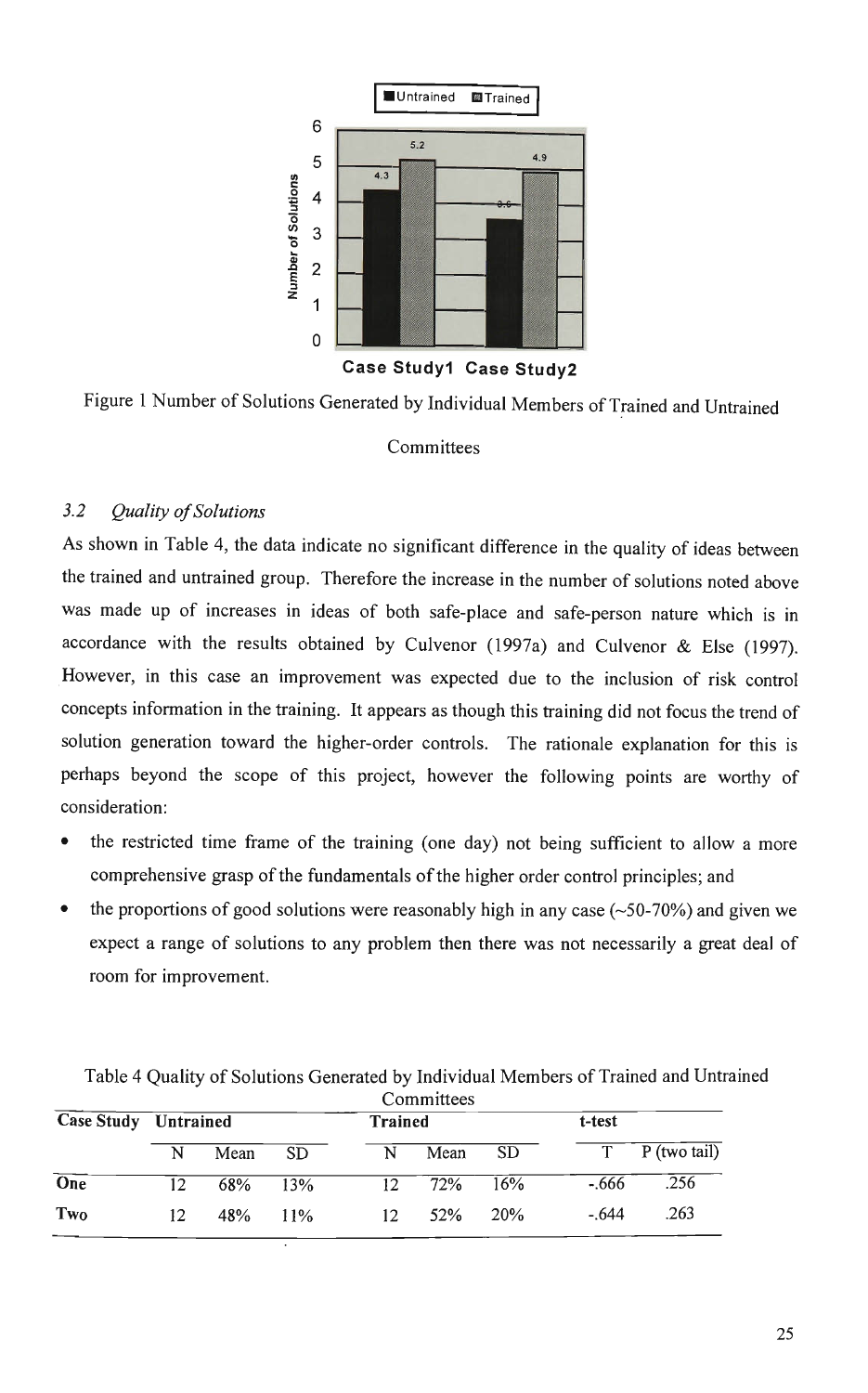#### 3.3 Making Decisions about Risk Control

As shown in Table 5 and Figure 2 (page 27) the data reveal an encouraging trend insofar as the trained participants appear to show a greater understanding of the higher order control principles as opposed to the untrained participants. In Figure 2, the negative scores indicate solutions that are focused more upon a safe person approach (ie. solutions that are at the lower end of the hierarchy of control or lower order solutions such as PPE or behavioural solutions).

Conversely, the positive scores allocate solutions that are focused more upon the safe place approach (ie. solutions that are directed more towards the higher end of the hierarchy of controls or higher order solutions such as design and engineering solutions).

The trained participants seemed to score better, with their answers generally focusing more upon higher order control solutions as compared to the untrained participants; especially on Case Study Three where the difference was significant  $(p=0.002)$  - thereby showing a preference by the trained participants for safe place solutions. However this was not the case in Case Study Four, where there was no significant difference between the trained and untrained groups.

While the results were not outstanding in terms of any major paradigm shift, it was encouraging to see a trend that those who undertook the training began to show a greater appreciation towards the safe place philosophy that underpins the legislative approach to occupational health and safety in NSW.

In their report on Health and Safety Representative Training in South Australia, Culvenor et al. (1996) used the same method including the same case studies as was used in this project for Case Studies Three and Four. As well as comparing four levels of training by survey, they tested groups of participants undergoing basic level training before and after the training. Before the training, the mean scores of approximately 50 untrained health and safety representatives in three groups were -0.50 and -0.57 on the two case studies used in this research. Immediately following the training the mean scores had improved to -0.29 and -0.34 respectively. However, this effect was not sustained as shown by the survey where respondents who had completed basic training scored the same as respondents who had completed no training.

Therefore the untrained scores in this research are similar to the untrained scores of untrained health and safety representatives in South Australia (Culvenor et al., 1996). The post-training scores noted here seem somewhat better and this might be explained by the greater focus on the hierarchy of control issues in this research compared with the broader five-day health and safety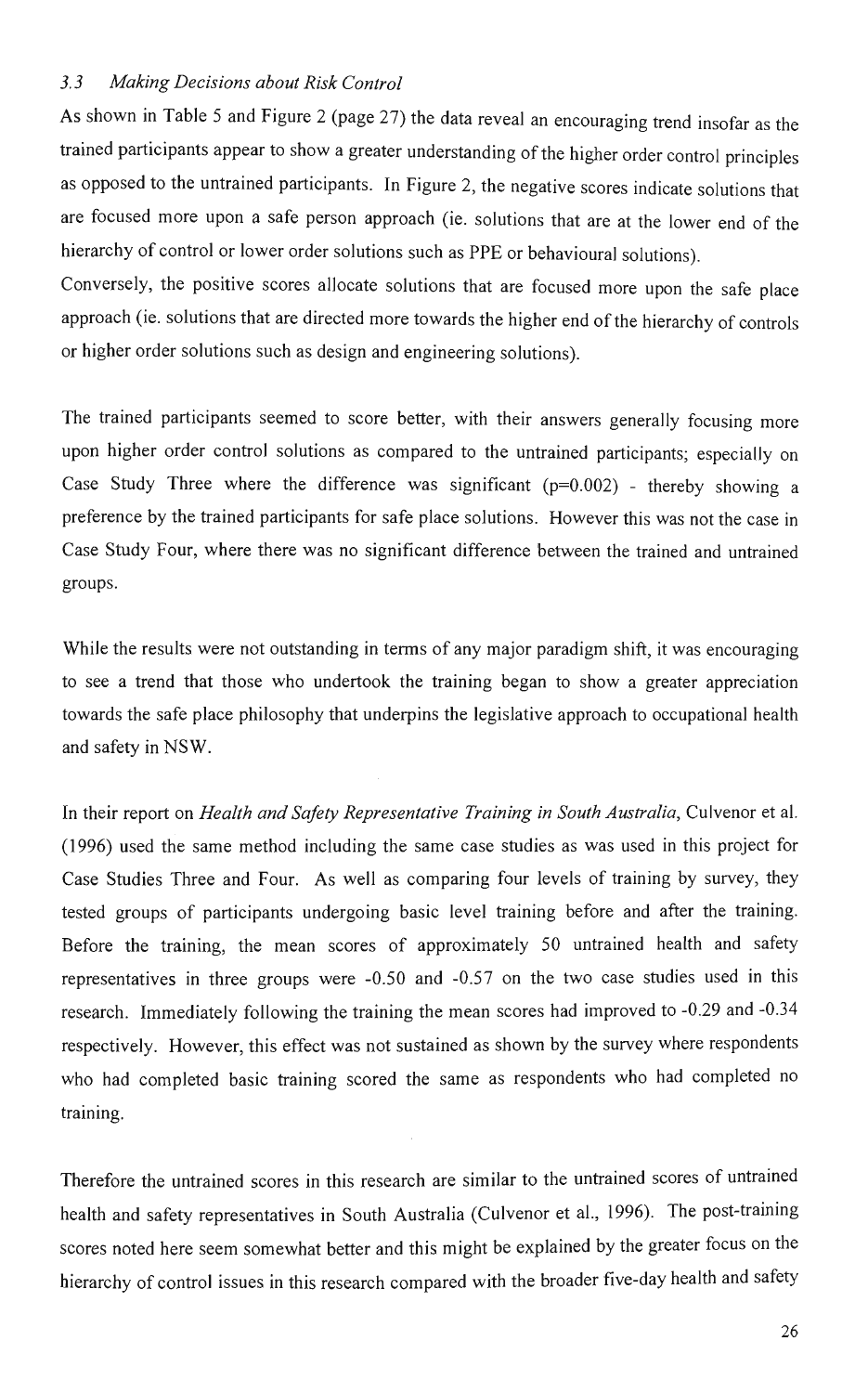representative training in South Australia. Interestingly though, the improvement noted here was obtained with a test approximately six weeks after the training whereas as mentioned above, the immediate effect recorded in South Australian study did not seem to be sustained over time.

Table 5 Correlation of Ranking of Solutions by Individual Members of Trained and Untrained Committees

| <b>Case Study</b> Untrained |    |        |           | Trained |       |           |      | Mann-Whitney   |  |  |
|-----------------------------|----|--------|-----------|---------|-------|-----------|------|----------------|--|--|
|                             |    |        |           |         |       |           | test |                |  |  |
|                             | N  | Mean   | <b>SD</b> | N       | Mean  | <b>SD</b> |      | $P$ (one tail) |  |  |
| Three                       | 12 | $-.44$ | .47       | 12      | .17   | .44       | 20.0 | 0.002          |  |  |
| Four                        | 12 | $-46$  | .57       | 12      | $-29$ | .39       | 46.5 | 0.143          |  |  |



Figure 2 Correlation of Ranking of Solutions by Individual Members of Trained and Untrained **Committees**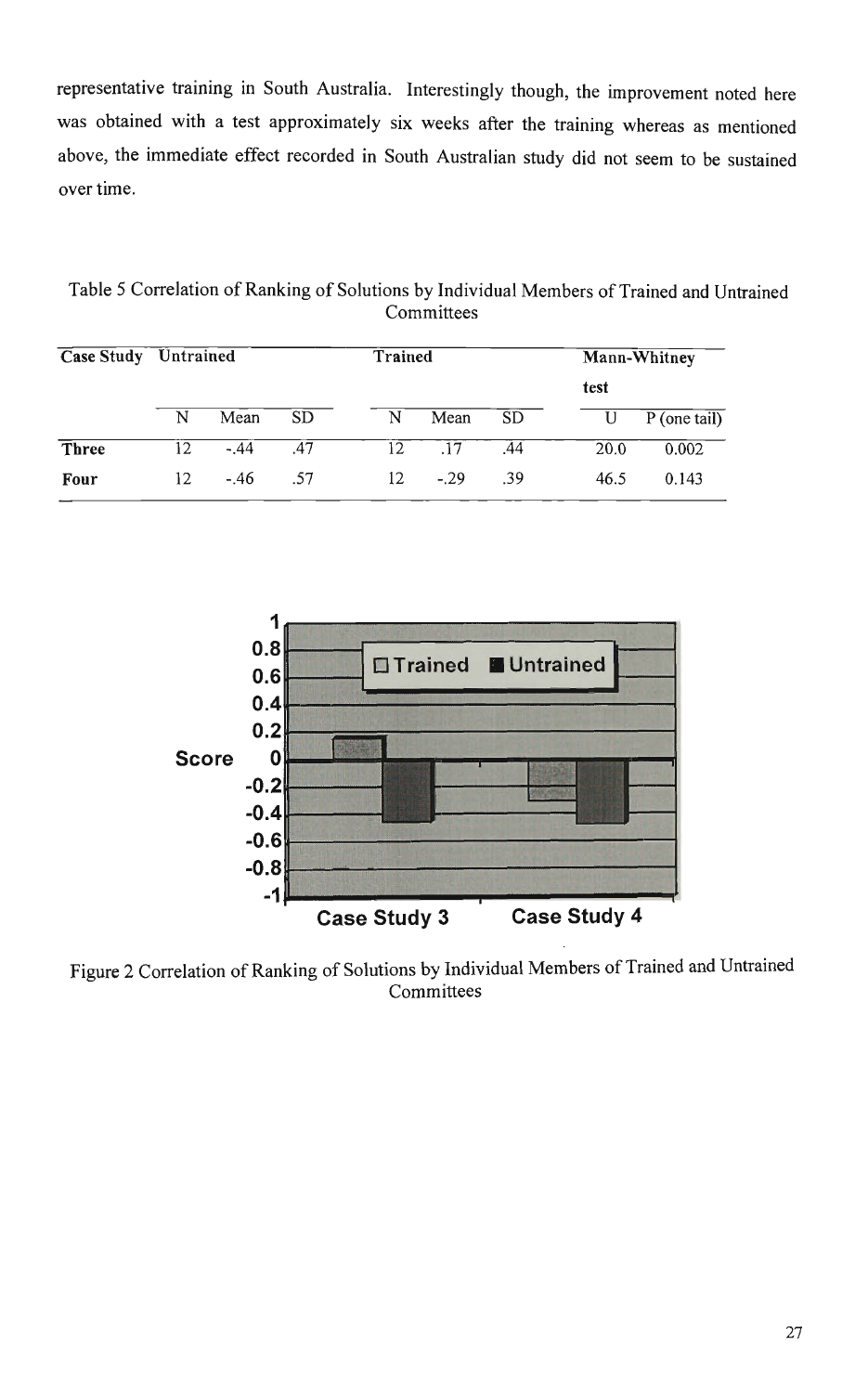#### 3.4 Perceptions of the Training

The participants of the training were also asked (both individually - via three separate questions attached to their case study exercises, and as a group - via an informal discussion held after completing their case study exercises) about the relevance of the training, and whether their committee had used, or in their opinion were ever be likely to use the six thinking hats technique in their committee meetings.

The majority of the participants indicated that while they had not yet been able to fully implement the technique in their OHS committee meetings, they were still hopeful of using the six thinking hats process in a more comprehensive manner in future meetings. While their answers did not represent a scientific profile of the perceived benefits of the training as such, their enthusiastic comments on the six thinking hats and risk control concepts reflected an energy and ebullience that so far, has arguably been absent from the so called traditional construction industry OHS committee training forums.

#### 4 Discussion

The negative score by the untrained subjects on the prioritisation tasks should not be seen as a great surprise. It has been established via various surveys (Biggins & Phillips, 1991; Gaines & Biggins 1992; ANOP, 1995; 1996; 1998; Culvenor, Cowley & Else, 1996; Holmes, et al., 1997) that the careless worker/blame the worker way of thinking is common in Australia. A general belief in worker carelessness is an impediment to the application of higher-order hazard controls. This stereotypical way of thinking locks in a preference for behavioural controls based on the careless worker belief about causation. Therefore the improvement noted where the trained participants of the OHS committees were more likely to favour hazard controls higher on the hierarchy of control indicated their willingness to move toward an approach to hazard control that parallels the intention of NSW workplace safety law.

The positive effect of the training in terms of empowering those participants who underwent the training to generate and think about a large number of alternate solutions to OHS problems (as compared to those individuals who did not participate in the training) was also encouraging when taking into account earlier comments and findings that OHS committee members can easily become despondent, stagnate and ineffective (Glendon and Booth 1982, Wyatt and Sinclair 1998). This is even more encouraging when it is considered that the case studies were not completed until six weeks after the training.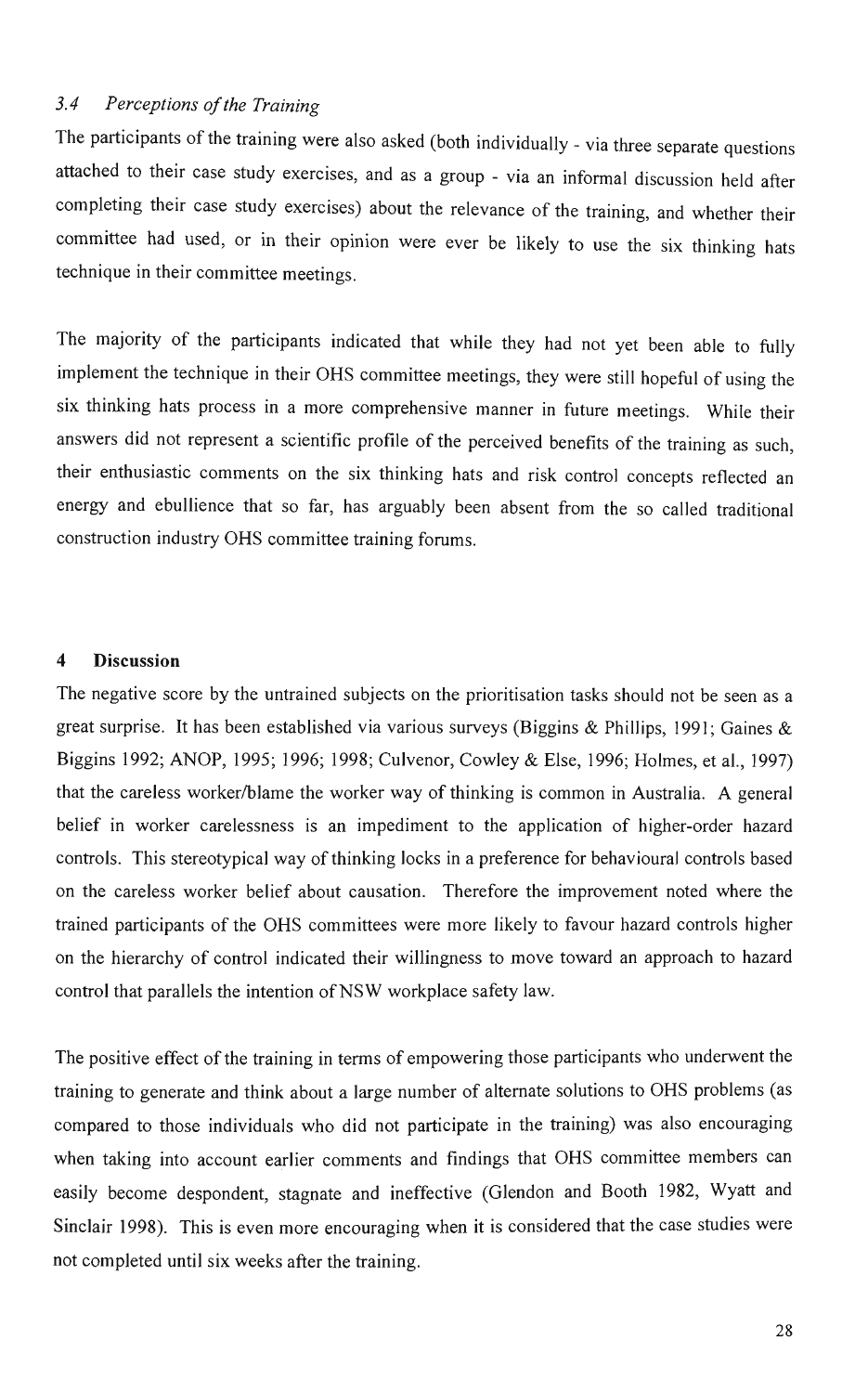These findings are also consistent with Blisset and McGrath (1984), who defined creativity training models as not only focusing on the enhancement of generating solutions, but also as a means of improving the quality of solutions.

All the participants who took part in the combined six thinking hats and risk control concept training had previously attended accredited OHS committee training. Despite this, the group during the training appeared to appreciate the discussions over risk control concepts and seemed to find these concepts to be useful grounding. This was supported by the data that showed an improvement in the risk control concepts exercises. Accredited OHS committee training covers substantial ground, however much attention is given to the particular legal roles and functions of the committee, as opposed to the principles of risk control, thus it is not surprising that what might otherwise be viewed as "core" material is not well established in the minds of people who have completed committee training. And yet in the self-regulatory model, with a large reliance on process standards, knowledge of these concepts is central and one would think vital to good application of the standards. One could argue that there is a need for greater emphasis of these principles, which is much like the conclusion arrived at with regard health and safety representative training in South Australia (Culvenor et al., 1996).

It was earlier referenced that not all members of the two (randomly selected) committees attended the combined creative thinking and risk control concept-training program. Although it had little impact upon the study itself, it is disappointing when realised that it was senior management representatives from both committees who did not attend. It is worth noting the findings that Wyatt (1996) made in her study of effectiveness and training of OHS committees in NSW. She argued that the training of OHS committees should be seen as an investment in the effectiveness of the committee, and that if the training is blocked and/or attendance by senior management is not forthcoming, management's responsibility to the OHS committee will be questioned. Indeed, Wyatt identified that the effectiveness of OHS committees is heavily dependent upon management style and the extent and nature of the resources invested in the committee. It is important to note that such resources include both the training and the time to participate in it.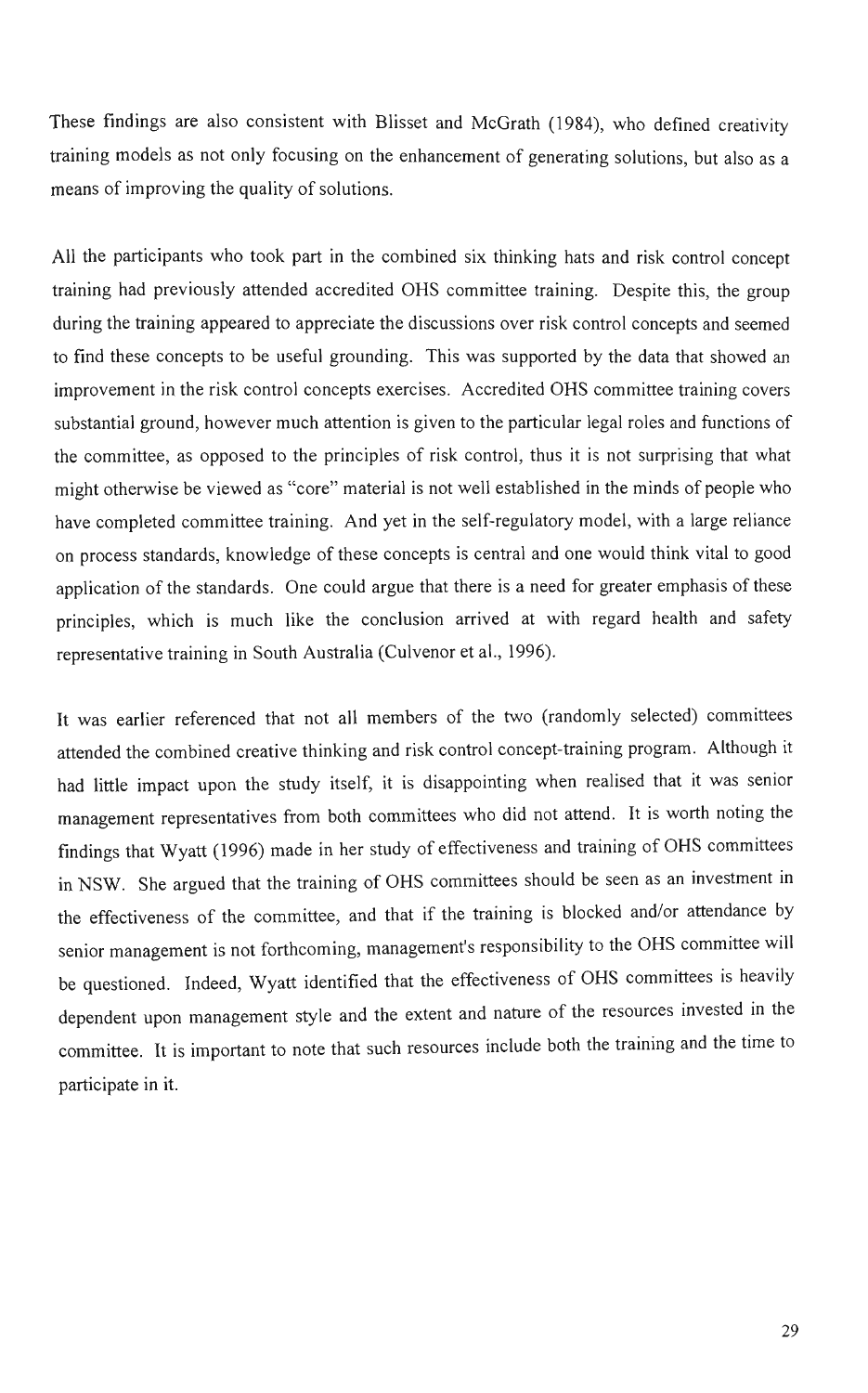#### **5 Conclusion**

In terms of the application of creativity skills in safety, Culvenor (1997 a, p. 212) commented that little attention has been paid to creative thinking skills and concluded that creative thinking skills "... were an effective way to improve the generation of solutions to safety problems". This project extended Culvenor's study and the results indicate a similarly encouraging outcome.

The combined six thinking hats and risk control concepts training lead to the following outcomes:

- an increase in the generation of solutions to OHS problems; and
- . a shift in paradigm toward the safe place concept of risk control.

The improvement in both the generation and prioritization of solutions is important because it indicates that those subjects who undertook the training:

- 1. considered "solutions" to OHS problems that may otherwise normally be dismissed or rejected; and
- 2. began to support and appreciate the safe place philosophy.

Although not all members of the two committees who undertook the combined creative thinking and risk control concept-training participated in the training program, this did not affect the study because most of the measures related to individuals. The incomplete training of committee members did however affect the introduction of the six thinking hats technique into the OHS committee and thus impacted upon this part of the evaluation. However, the incomplete training represents a realistic test as one cannot always be assured of complete involvement in any training activity.

It is acknowledged that this project is exploratory because of the small number of subjects. Furthermore, the project is limited in that no assessment of the committees' on-the-job effectiveness was undertaken. However, the results are still encouraging especially considering the favourable comments of the participants.

Taken in the broad context, it does appears that debate should at least commence about the future types of training for OHS committees in the NSW construction industry.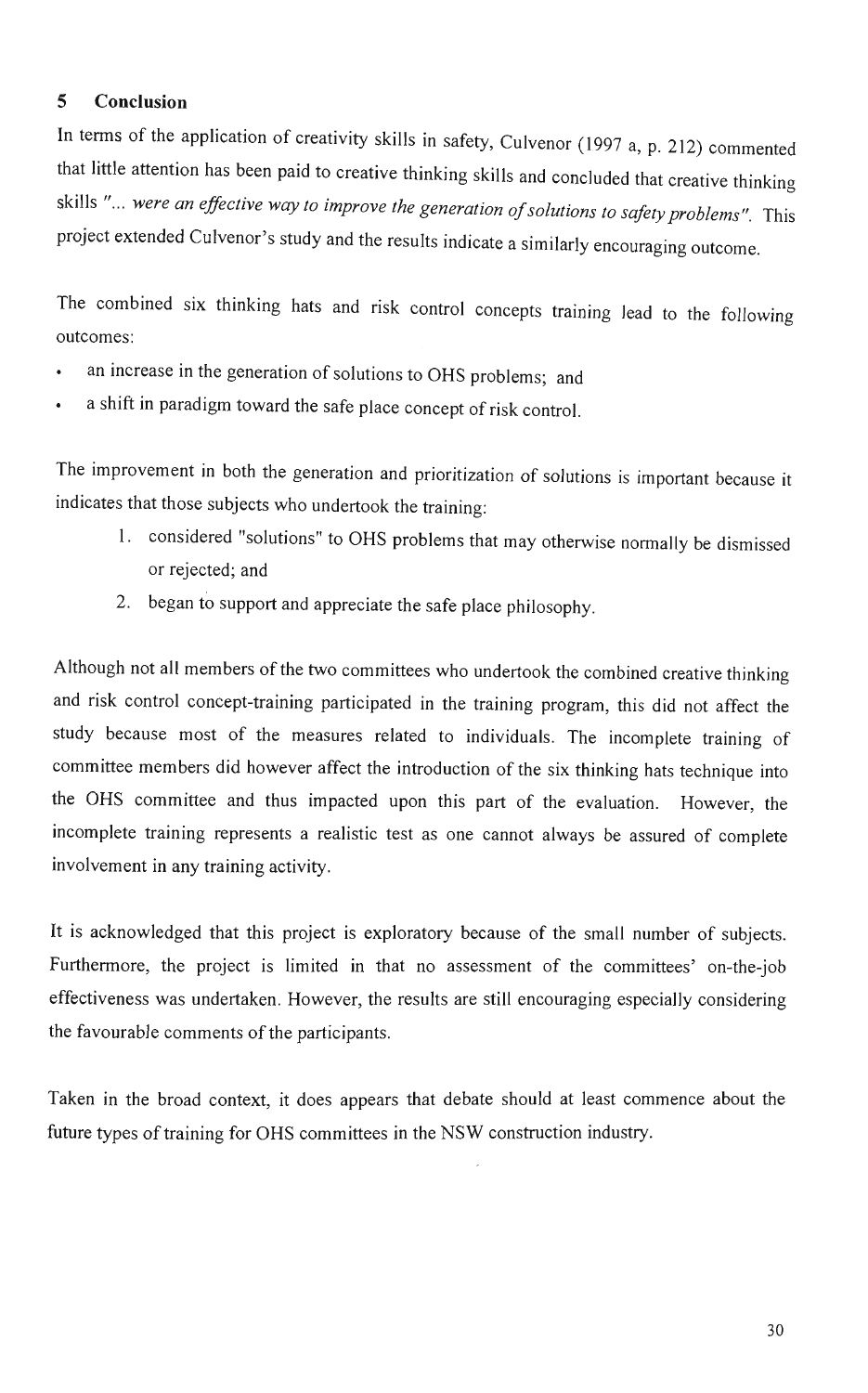#### **6 Recommendations**

Clause 13B (4) of the Committees in WorkPlaces Regulation 1984 (NSW), allows the OHS committee to determine which further and/or refresher training courses its members should attend to assist the committee in the carrying out and exercising of their roles and responsibilities.

• Recommended that the combined creative thinking training and risk control concept training be made available to NSW construction industry OHS committees.

WorkCover NSW (1996) has acknowledged that there is a lack of training in hazard identification and control in OHS committee training.

• Recommended that the WorkCover NSW Accredited OHS Committee Training Courses include:

I. a more comprehensive section on risk control concepts, and II. a component concentrating on creative thinking problem solving skills.

WorkCover NSW (1996) has acknowledged that the lack of access and time to attend OHS committee training is a major area of concern. It also appears difficult to motivate senior management to not only sit on OHS committees, but to also get them to attend OHS committee training programs.

• Recommended that all senior management OHS committee members be obliged to participate in creative thinking problem solving skills training as referenced in recommendation above.

Available research on both the effectiveness of OHS committees and the interaction between OHS committees and the use of creative thinking techniques is at best limited.

• Recommend that further research be conducted into the use of creative thinking techniques in OHS committees and the resulting impact upon the committees' effectiveness in terms of problem solving ability and performance.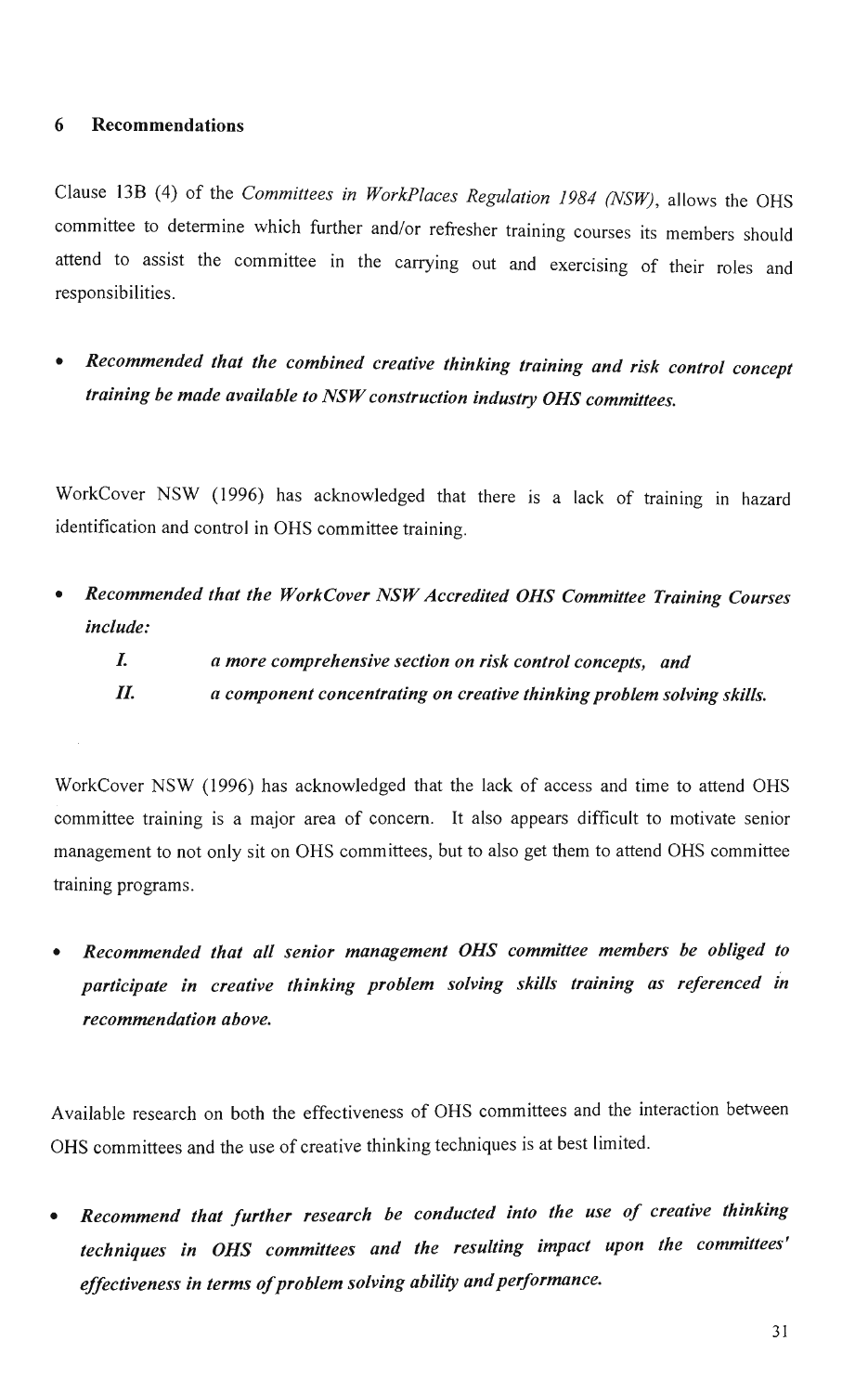#### 7 References

- ANOP Research Services 1995, Community Awareness of, and Attitudes to, Occupational Health and Safety: Detailed Report of ANOP National Benchmark Study. Worksafe Australia, Sydney.
- ANOP Research Services 1996, Occupational Health and Safety Post-Campaign Evaluation: Report on March 1996 ANOP Re-interview Survey. Worksafe Australia, Sydney.
- ANOP Research Services 1998, Community Awareness of Occupational Health and Safety: Detailed Report on ANOP 1998 Survey. National Occupational Health and Safety Commission, Sydney, summary [http://www.worksafe.gov.au/worksafe/09/natsol/anop.htm.](http://www.worksafe.gov.au/worksafe/09/natsol/anop.htm)
- Biggins, D. & Phillips, M. 1991, A survey of health and safety representatives in Queensland: Part 2: Beliefs about accident; comparisons of representatives and shop stewards, *Journal of* Occupational Health and Safety, Australia and New Zealand 7(4), pp.281-286.
- Blisset, S., E. and McGrath, R., E. 1984, The Relationship between Creativity and Interpersonal problem Solving Skills in Adults, Journal of Creative Behaviour, Volume 30, No.3, pp.173- 182.

Bouma, G., D. 1996, The Research Process (3<sup>rd</sup> ed.). Oxford University Press, Oxford.

Brooks, A. 1993, Occupational Health and Safety Law in Australia, 4<sup>th</sup> edn, CCH, North Ryde.

- Brooks, A.S. 1987, Flaws of a committee based participatory system, Journal of Occupational Health and Safety Australia and New Zealand 3(3), pp.224-230.
- CCH 1998, What is a committee? Available on CCH CD-ROM Electronic OHS Library CD No. 20 7/98, [9-000 - 9-035]. CC H Australia, Sydney.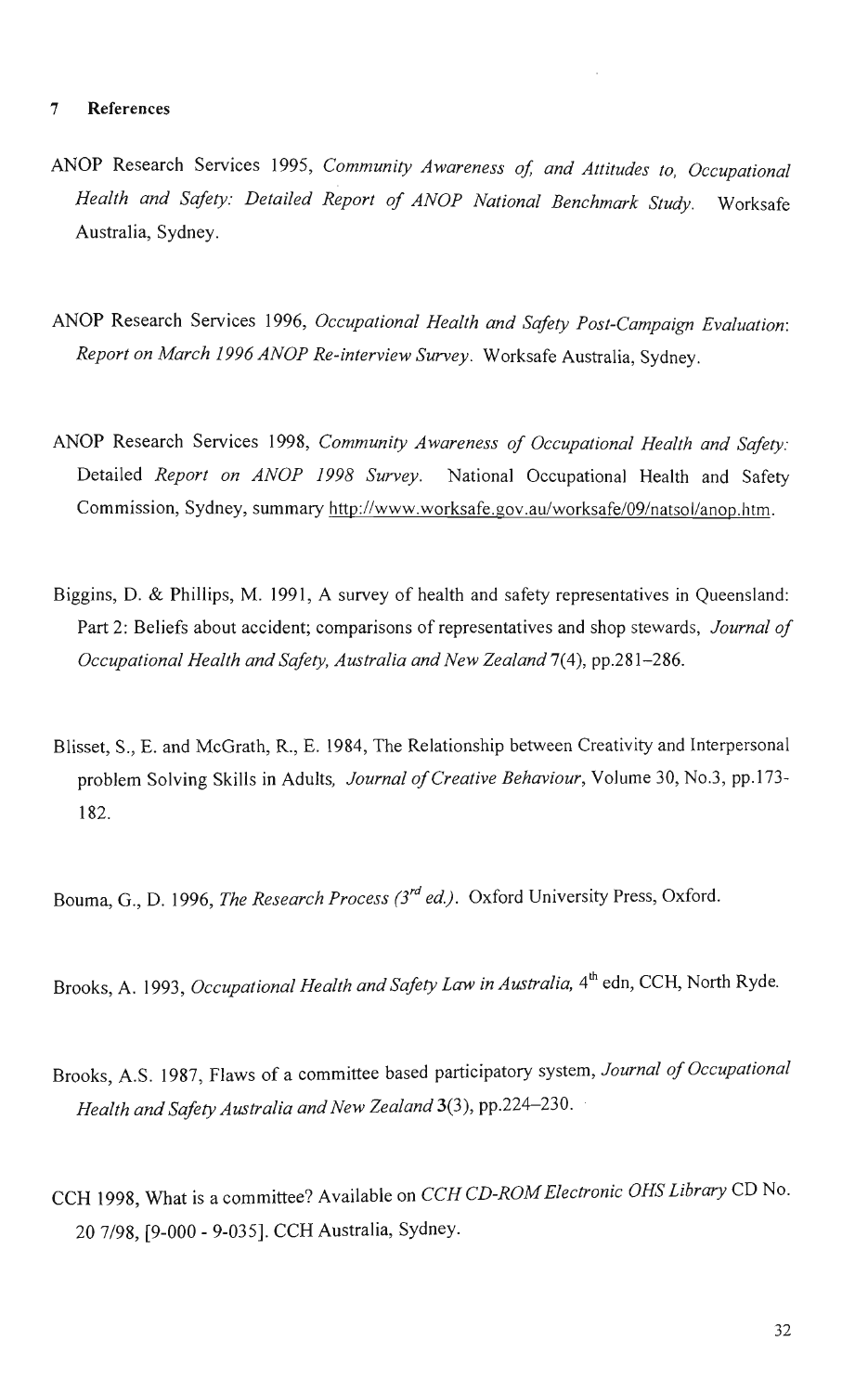Committee on Safety and Health at Work 1972, Safety and Health at Work: Report of the Committee 1970-72. Her Majesty's Stationery Office, London.

Construction Safety Regulations 1950 (NSW)

- Creighton, B. and Rozen, P. 1997, Occupational Health and Safety Law in Victoria. Federation Press, Leichhardt.
- Coates, S., J. and Steed, L., G. 1999, SPSS: Analysis without Anguish. John Wiley and Sons, Brisbane.
- Culvenor, J. & Else, D. 1997, Finding occupational injury solutions: the impact of training in creative thinking. Safety Science 25(1-3), pp.187-205.
- Culvenor, J., Cowley, S. & Else, D. 1996, Evaluation of Health and Safety Representative Training in South Australia. WorkCover Corporation of South Australia, Adelaide, [http://www.workcover.sa.gov.au/documents/hsrfinal.pdf.](http://www.workcover.sa.gov.au/documents/hsrfinal.pdf)
- Culvenor, J.F. 1997 (a). Breaking the Safety Barrier; Engineering new paradigms in safety design, PhD Thesis, University of Ballarat.
- Culvenor, J. 1997(b), 'The Use of Creativity Techniques in OHS Risk Management', Creativity and Innovation Management, vol. 6, no. 2, pp. 99-105.

de Bono, E. 1985, Six Thinking Hats, Penguin, London.

De Roche, J. 1993., Assessing the role of Workplace OHS committee: Model and Strategy. Employment Relations, No 8, August, pp.2-35.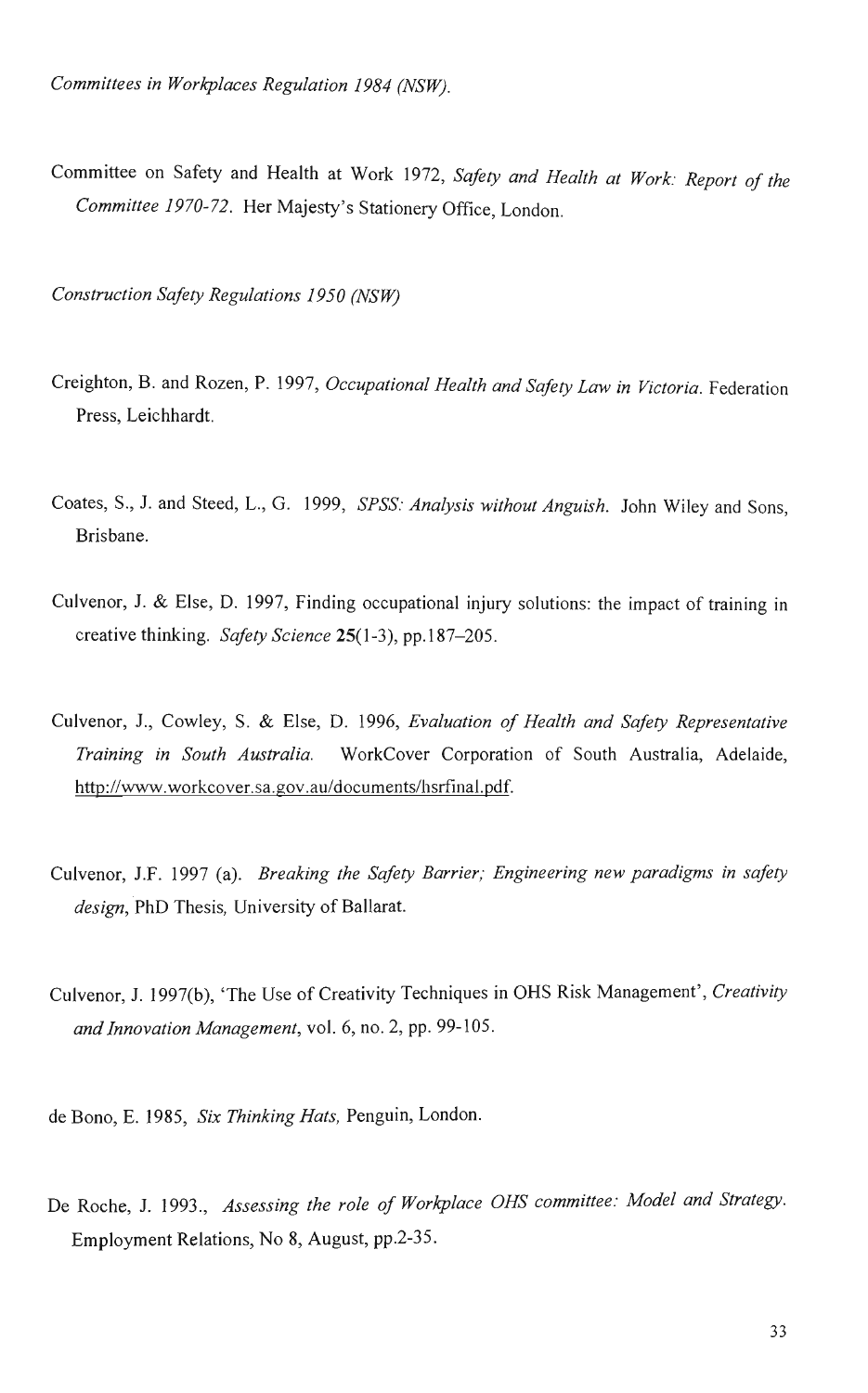Filipczak, B. 1997, It takes all kinds - creativity in the workforce. Training 34(5), pp.32-40.

- Gaines, J. & Biggins, D. 1992, A survey of health and safety representatives in the Northern Territory. Journal of Occupational Health and Safety, Australia and New Zealand 8(5), pp.421-428.
- Glendon, A.I. and Booth, R.T. 1982, Worker participation in occupational health and safety in Britain. International Labour Review 121(4), pp.399-416.
- Holmes, N, Triggs, T.J., Gifford, S.M. & Dawkins, A.W. 1997, Occupational injury risk in a blue collar, small business industry: Implications for Prevention. Safety Science 25(1-3), pp.67-78.
- Industry Commission 1995, Work, Health and Safety: An Inquiry into Occupational Health and Safety, report no. 47, 2 vols. AGPS, Canberra.
- Ivancevich, J.M. & Matteson, M.T. 1993, Organisational behaviour and management, Irwin, Illinois.
- Kohn, J., P. 1996, Ergonomics Program Management in the Workplace: a survey of practitioners. Professional Safety, Vol 41, No. 7 pp.26-28.
- Mathews, J. 1985, Health and Safety at Work: A Trade Union safety representative's Handbook,  $2^{nd}$  edn, Pluto Press, Leichhardt.

Noise Regulation 1996 (NSW).

Occupational Health and Safety Act 1983 (NSW).

Pardy, W. 1994, Improving safety performance: the carrot or the stick? Canadian Occupational Safety, 34(4), p.20.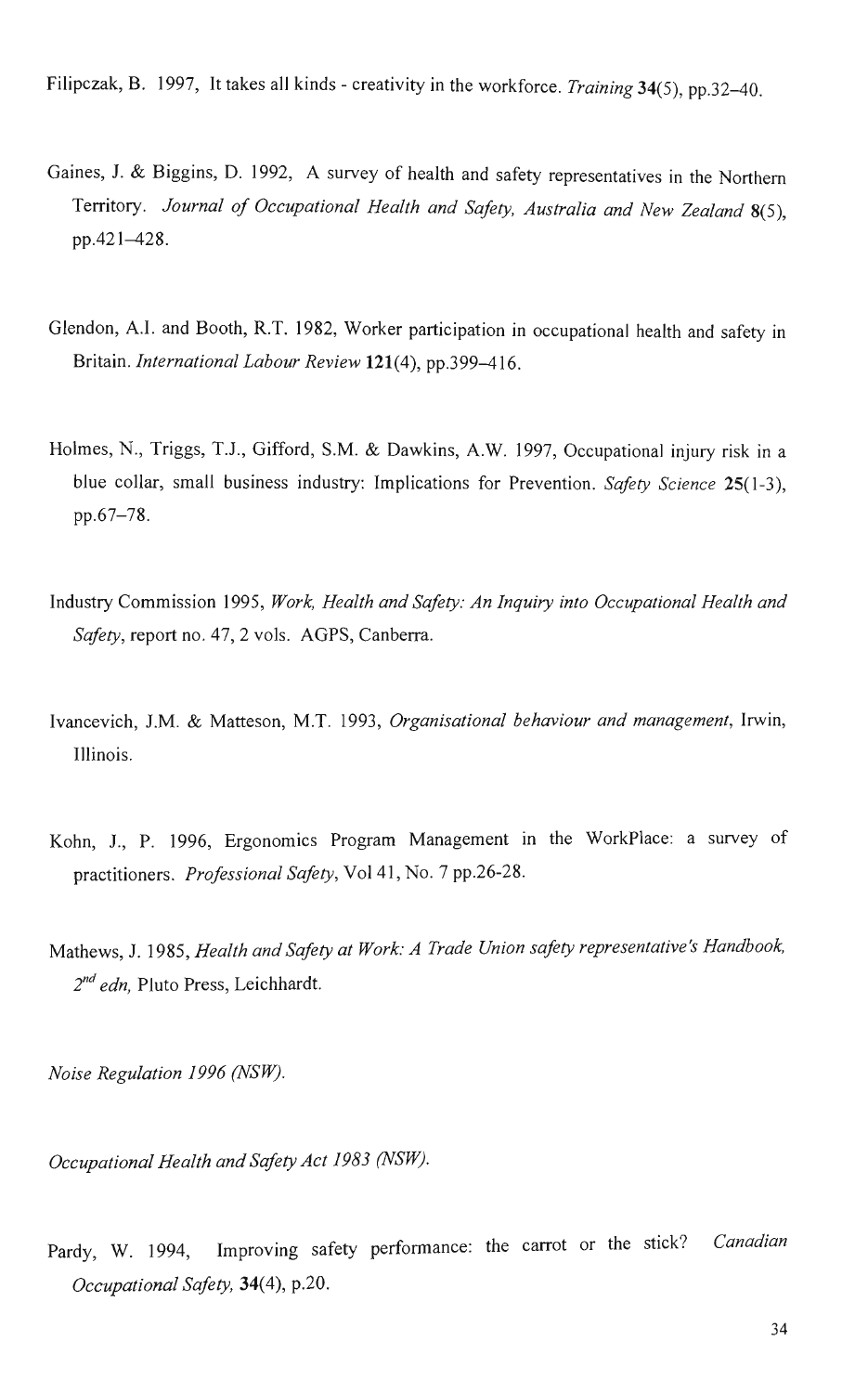- Sundstom-Frisk, C. 1999, Understanding human behaviour: a necessity in improving safety and health performance. Journal of Occupational Health and Safety, Australia and New Zealand, 15 (1), pp.37-45.
- WorkCover NSW 1996, Workplace Occupational health and safety Committees in NSW: a summary of the findings of a WorkCover survey of OHS committees, WorkCover NSW, Sydney.

WorkCover NSW 1998, Code of Practice: Formwork, WorkCover NSW, Sydney.

- Wyatt, A. 1987, Occupational health and safety committees: three case studies. Journal of Occupational Health and Safety, Australia and New Zealand, 3(3), pp.216-223.
- Wyatt, A. 1996, Training occupational health and safety committee members: a critical evaluation of the effectiveness of the 1987 WorkCover program, PhD Thesis, University of Sydney.
- Wyatt, A. & Sinclair, K. 1998, Get your occupational health and safety committee to work, Journal of Occupational Health and Safety, Australia and New Zealand 14(1), pp.91-96.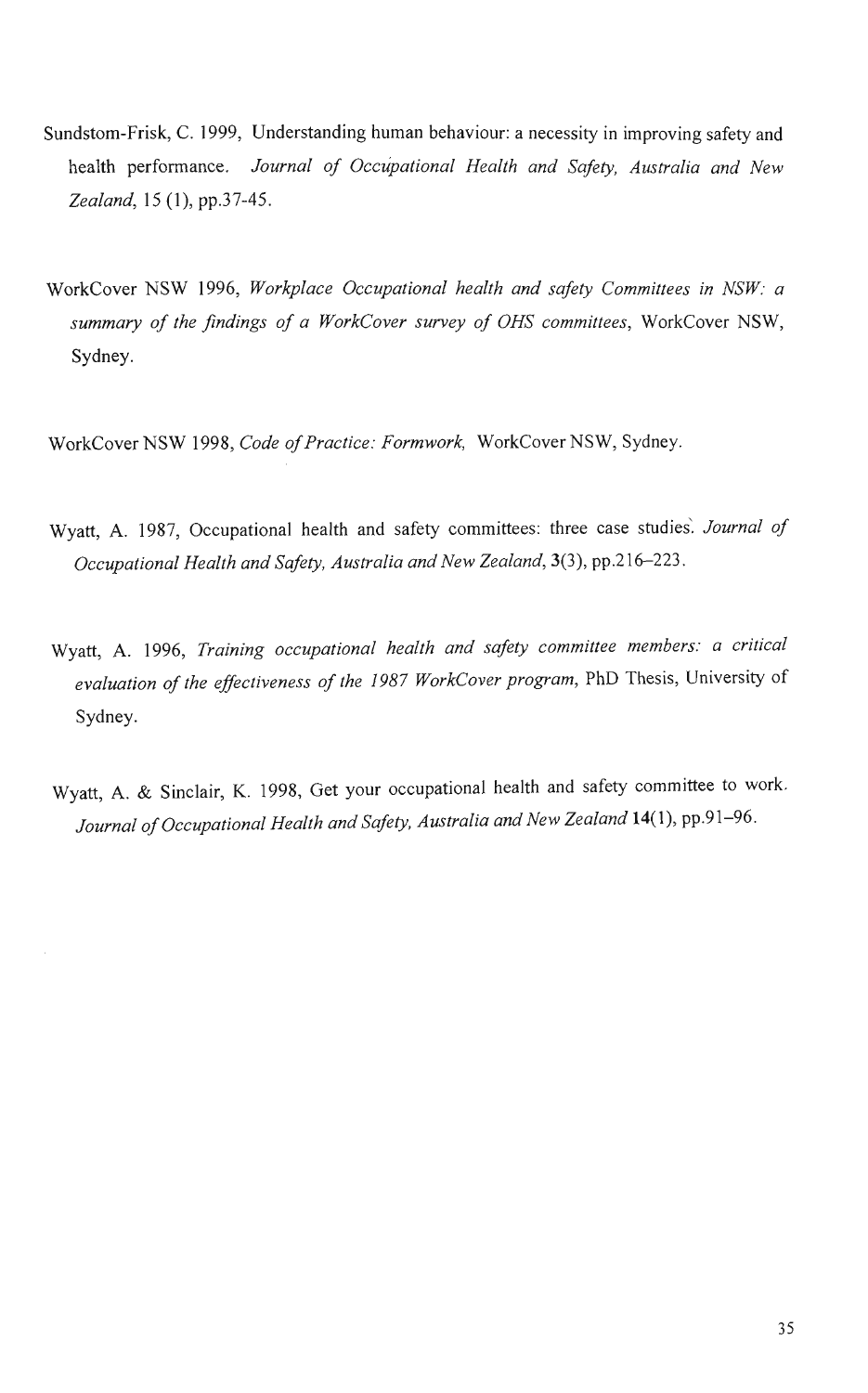### **Appendix A: Case Studies**

Examples of case studies and classifications of solutions (Case Study 1 and Case Study 2), and options of solutions (Case Study 3 and Case Study 4).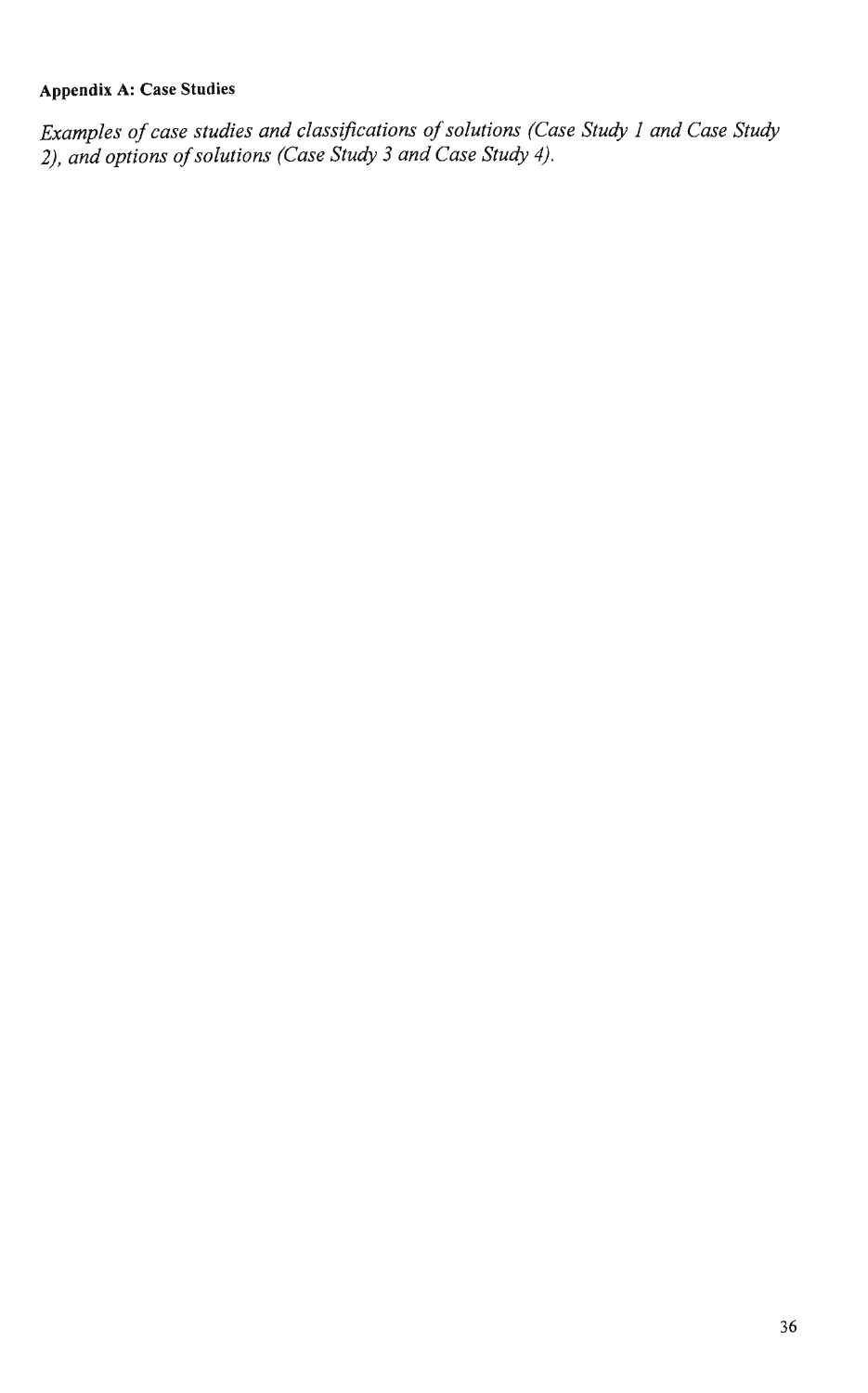#### A. 1 Case Study 1: Noise (Generate Solutions)

Noise is a major hazard at the workplace. To carry out certain aspects of construction work, a mobile compressor is often used. These can be very noisy.

On this particular day, we find a compressor in the middle of about 20 construction workers, working on an unfinished floor of a small multi story building site. The compressor's noise output is about 100dB(A), far in advance of the legal requirement, which are 85dB(A).

Table 6 Classification of Solutions for Case Study 1

#### Safe-place Solutions

- Use electric tools
- Stop compressor
- Use electric compressor
- Change compressor (less noise)
- Set up compressor in another area (using longer hoses)
- Build sand barriers/baffles around compressor.
- Use acoustic panels around compressor.
- Silencer on compressor
- Insulate engine compartment
- Service compressor to make quiet.
- Stagger hours/out of hours work
- Rotate workforce
- Limit numbers of workers in area
- Relocate workers away from compressor

#### Cut-off Point

#### Safe-person Solutions

- Conduct noise monitoring
- Isolate area using warning signage
- Manage trades in area
- Change work methods in area
- Personal hearing protection (hearing plugs/muffs).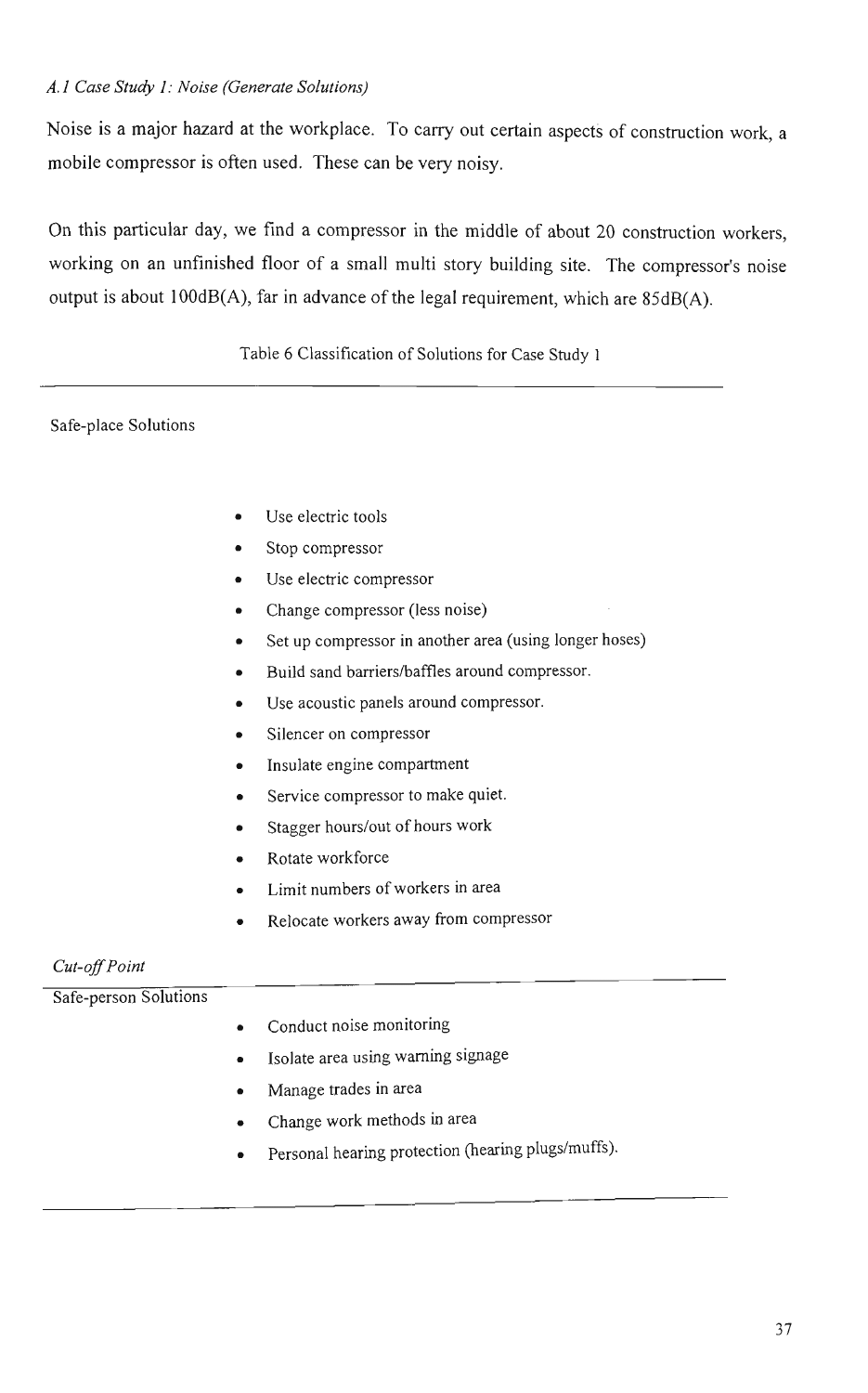#### A. 2 Case Study 2: Chemicals (Generate Solutions)

Toxic chemicals/glues are a hazardous part of many construction sites. Dave, a vinyl layer needs to use an extremely toxic epoxy mix to complete his job of finishing the vinyl floor.

While using this mixture on a vinyl floor in a small kitchen, Dave becomes very sick and collapses, and is rushed to hospital.

Dave's company has said that although the mixture is quite toxic, it is the best and most economical product for the job, and besides, they told Dave to use a respirator when using the product.

Table 7 Classification of Solutions for Case Study 2

#### Safe-place Solutions

- Use alternate floor type  $\bullet$
- Use another glue/product
- Less hazardous epoxy
- Isolate employee
- Ventilation System
- Extraction fans
- Shorter shifts
- Rotate workforce

Cut-off Point

Safe-person Solutions

- Train worker in danger/use ppe/ safe work methods (SWM's)
- Use of MSDS's
- Work in pairs
- Use of signage
- Increase supervision
- Warn other workers
- Adhere to SWM's
- Prosecute company
- Sack worker and supervisor
- Masks and breathing apparatus
- Use of first aid equipment
- Use of Radio/Phone for emergencies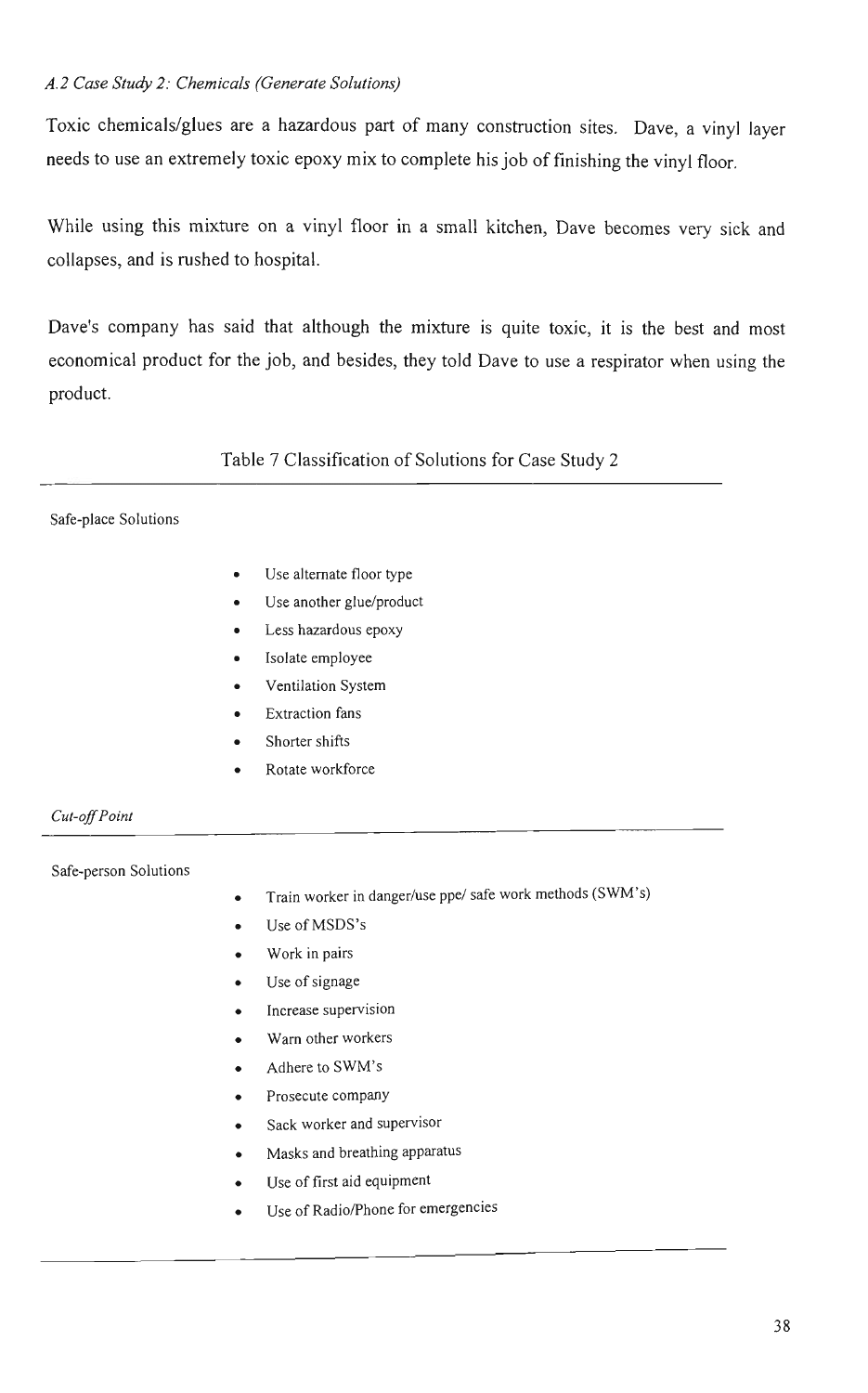#### A. 3 Case Study 3: Plant (Rank Solutions)

Aircraft fitters inspect aircraft before each flight. To gain access for inspection Jim, an aircraft fitter, stood on a tug. A tug is a flat topped vehicle designed for towing aircraft and luggage trailers, etc. Jim was able to stand on the tug, inspect the aircraft and drive around underneath the aircraft by operating the controls away from the driver's seat.

Jim was moving the tug to a new inspection point when he collided with the aircraft. The collision trapped Jim between the tug and the aircraft fuselage. Jim received multiple fractures to his upper body. Company rules insist tugs are operated only if the driver is seated in the driver's seat.

Options:

- Reduce the height of aircraft landing gear
- Institute an employee incentive scheme promoting safe practices
- Provide a special motorised maintenance trolley
- . Provide training to the fitters in safe equipment use
- Increase aircraft component reliability
- Increase supervision to ensure compliance with safety rules